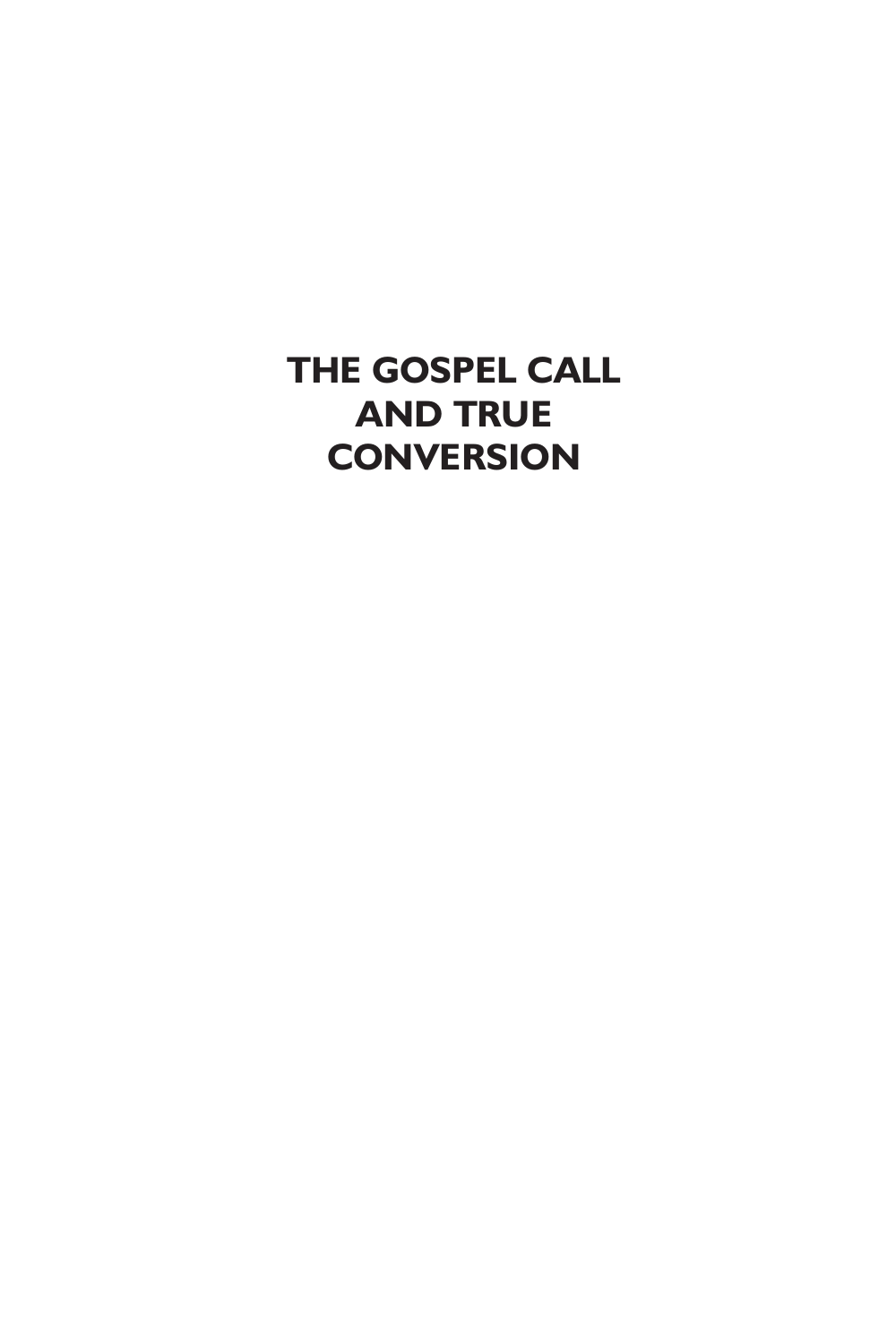## **Recovering the Gospel**

 $\bullet$ 

*The Gospel's Power and Message The Gospel Call and True Conversion Gospel Assurance and Warnings*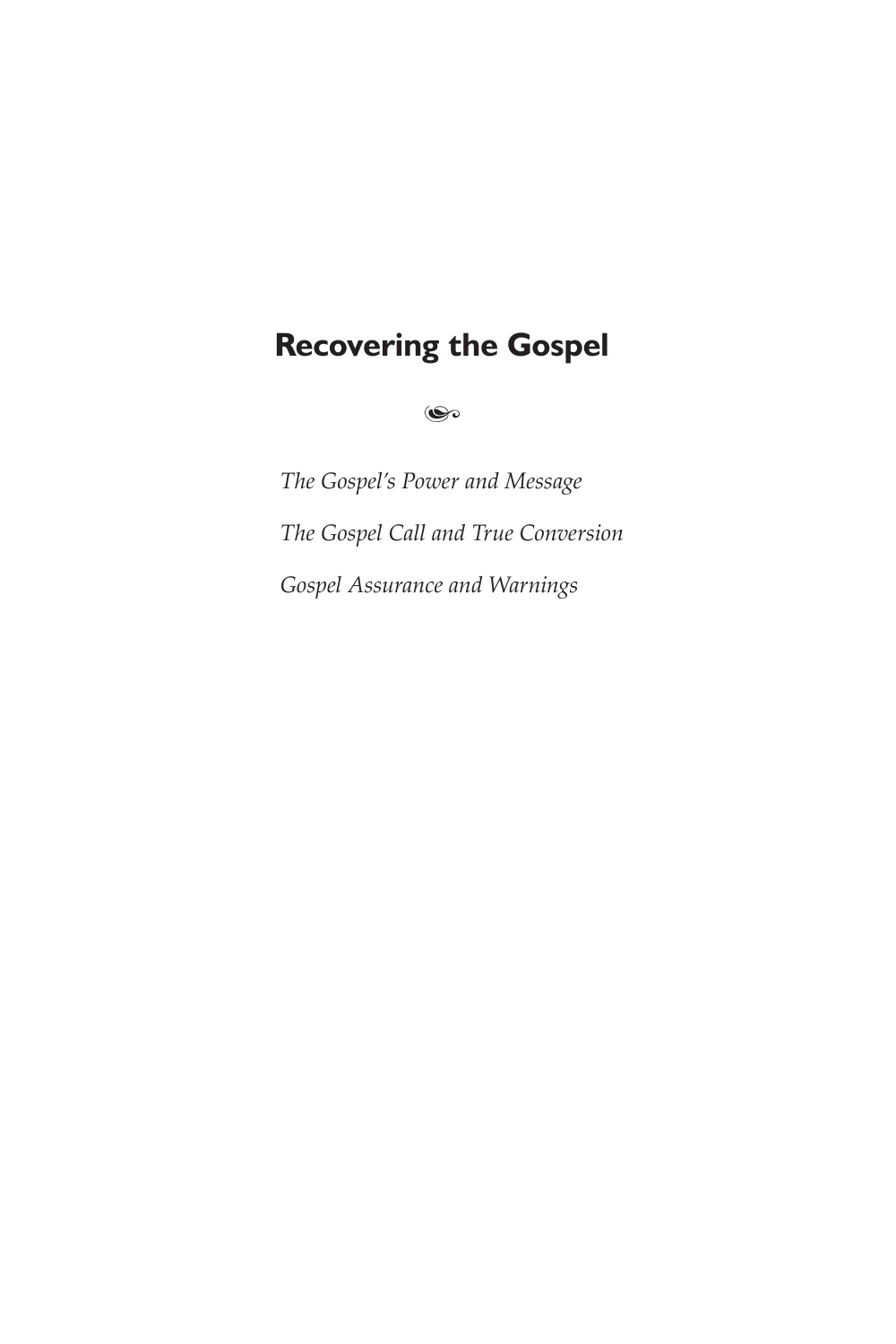# **The Gospel call and True Conversion**

PAUL WASHER



**Reformation Heritage Books** Grand Rapids, Michigan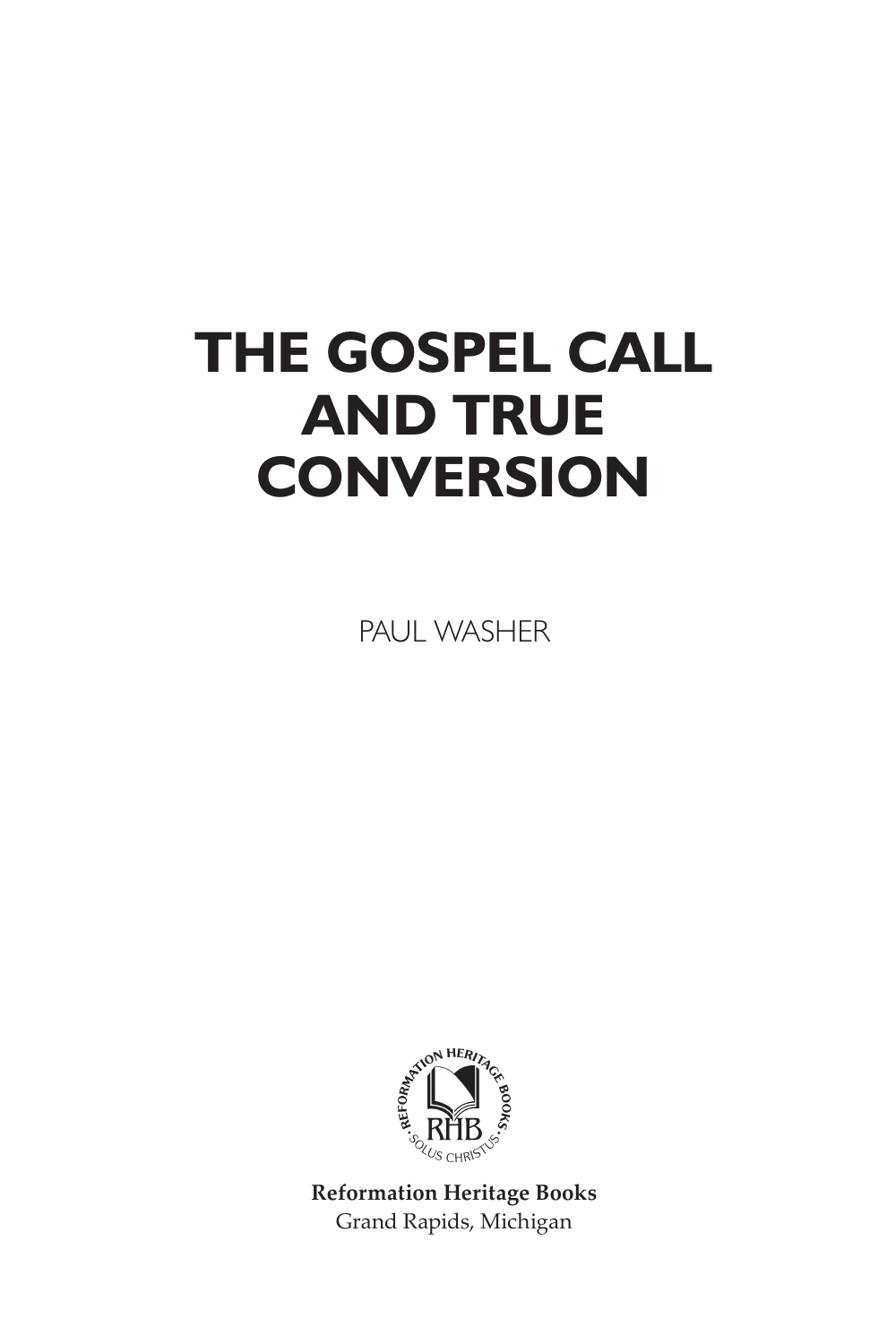*The Gospel Call and True Conversion* © 2013 Paul Washer

All rights reserved. No part of this book may be used or reproduced in any manner whatsoever without written permission except in the case of brief quotations embodied in critical articles and reviews. Direct your requests to the publisher at the following address:

**Reformation Heritage Books** 2965 Leonard St. NE Grand Rapids, MI 49525 616-977-0889 / Fax 616-285-3246 e-mail: orders@heritagebooks.org website: www.heritagebooks.org

*Printed in the United States of America* 13 14 15 16 17 18/10 9 8 7 6 5 4 3 2 1

Scripture taken from the New King James Version®. Copyright © 1982 by Thomas Nelson, Inc. Used by permission. All rights reserved.

Library of Congress Cataloging-in-Publication Data

Washer, Paul, 1961- The gospel call and true conversion / Paul Washer. pages cm. — (Recovering the gospel) Includes bibliographical references. ISBN 978-1-60178-236-6 (pbk. : alk. paper) 1. Conversion—Christianity. I. Title. BV4916.3.W37 2013 248.2'4—dc23

2013011095

*For additional Reformed literature, request a free book list from Reformation Heritage Books at the above address.*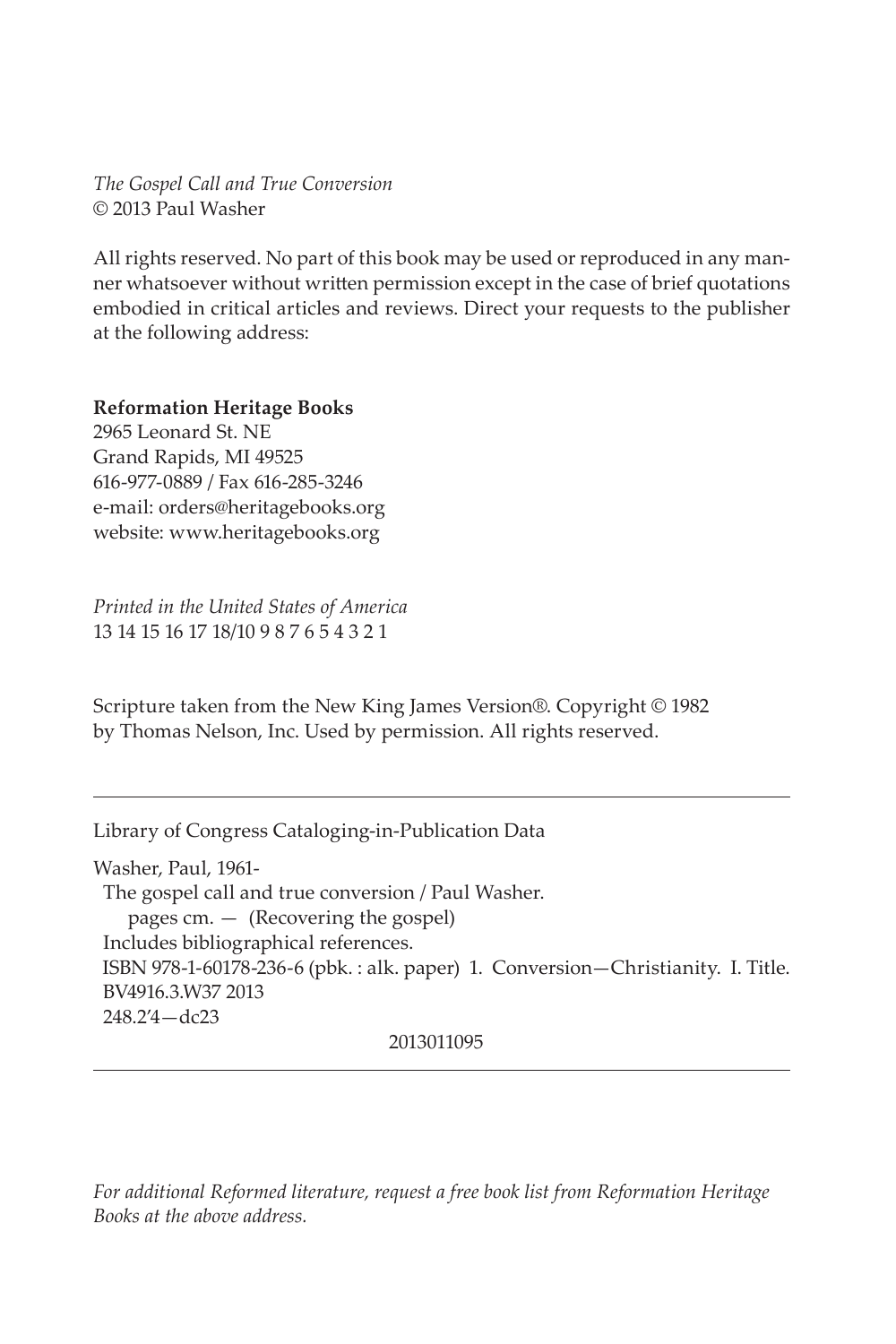## **Contents**

| <b>PART ONE: THE GOSPEL CALL</b>                                            |    |
|-----------------------------------------------------------------------------|----|
|                                                                             | 3  |
|                                                                             | 23 |
|                                                                             | 35 |
|                                                                             | 47 |
|                                                                             | 57 |
| <b>PART TWO: NEW HEARTS AND THE NATURE</b><br>OF TRUE CONVERSION            |    |
| 6. The Great Motive and End of Salvation                                    | 71 |
|                                                                             | 81 |
|                                                                             | 85 |
|                                                                             | 97 |
|                                                                             |    |
| PART THREE: NEW PEOPLE AND THE NATURE<br>OF TRUE CONVERSION                 |    |
|                                                                             |    |
| 12 The Making of New People <b>12 Figure 12</b> 12 The Making of New People |    |

| 14. The Heart and Way of God's People  149 |  |
|--------------------------------------------|--|
|                                            |  |
|                                            |  |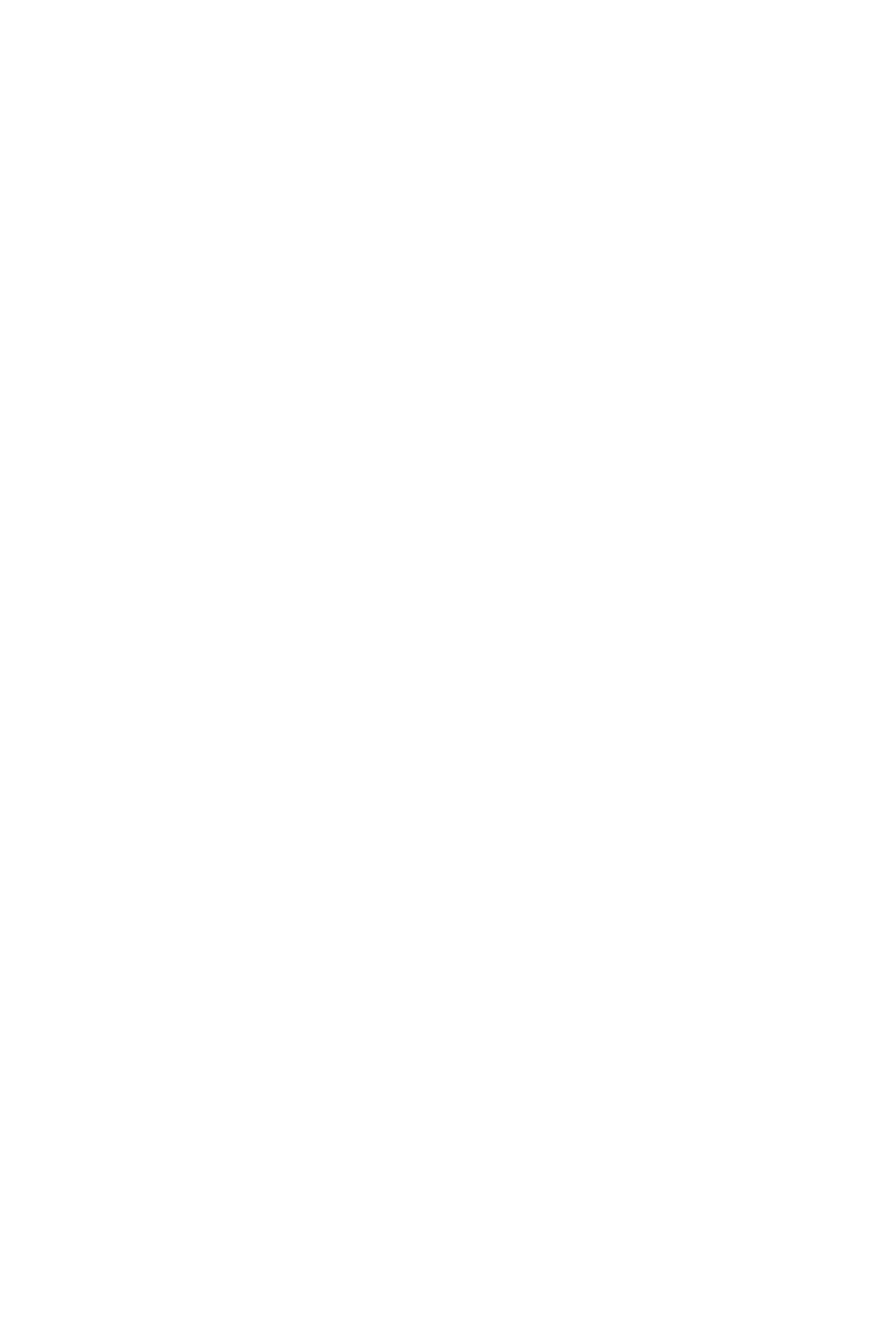## **Series Preface: Recovering the Gospel**

The gospel of Jesus Christ is the greatest of all treasures given to the church and the individual Christian. It is not *a* message among many but *the* message above them all. It is the power of God for salvation and the greatest revelation of the manifold wisdom of God to men and angels.1 It is for this reason that the apostle Paul gave the gospel the first place in his preaching, endeavored with all his might to proclaim it clearly, and even pronounced a curse upon all those who would pervert its truth.2

Each generation of Christians is a steward of the gospel message, and through the power of the Holy Spirit, God calls upon us to guard this treasure that has been entrusted to us.<sup>3</sup> If we are to be faithful stewards, we must be absorbed in the study of the gospel, take great pains to understand its truths, and pledge ourselves to guard its contents.<sup>4</sup> In doing so, we will ensure salvation both for ourselves and for those who hear us.<sup>5</sup>

This stewardship drives me to write these books. I have little desire for the hard work of writing, and there is certainly no lack of Christian books, but I have put the following collection of sermons in written form for the same reason that I preached them: to be free from their burden. Like Jeremiah, if I do not speak forth this message, "then…in my heart [it becomes] like a burning fire shut up in my bones; and I was weary of holding it back, and I could not."<sup>6</sup> As the apostle Paul exclaimed, "Woe is me if I do not preach the gospel!"7

<sup>1.</sup> Romans 1:16; Ephesians 3:10

<sup>2. 1</sup> Corinthians 15:3; Colossians 4:4; Galatians 1:8–9

<sup>3. 2</sup> Timothy 1:14

<sup>4. 1</sup> Timothy 4:15

<sup>5. 1</sup> Timothy 4:16

<sup>6.</sup> Jeremiah 20:9

<sup>7. 1</sup> Corinthians 9:16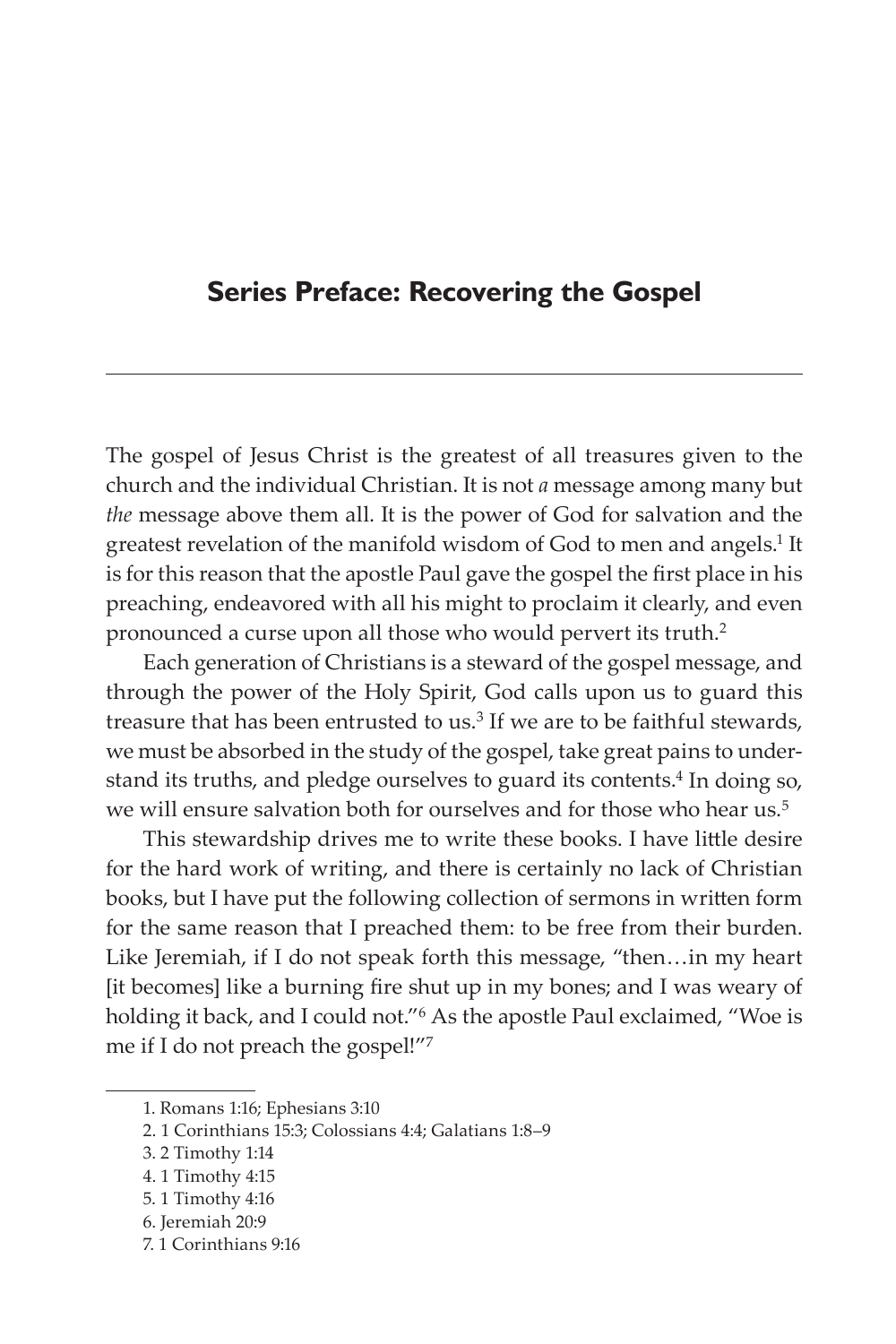As is commonly known, the word *gospel* comes from the Greek word *euangélion*, which is properly translated "good news." In one sense, every page of Scripture contains the gospel, but in another sense, the gospel refers to a very specific message—the salvation accomplished for a fallen people through the life, death, resurrection, and ascension of Jesus Christ, the Son of God.

In accordance with the Father's good pleasure, the eternal Son, who is equal with the Father and is the exact representation of His nature, willingly left the glory of heaven, was conceived by the Holy Spirit in the womb of a virgin, and was born the God-man: Jesus of Nazareth.<sup>8</sup> As a man, He walked on this earth in perfect obedience to the law of God.<sup>9</sup> In the fullness of time, men rejected and crucified Him. On the cross, He bore man's sin, suffered God's wrath, and died in man's place.<sup>10</sup> On the third day, God raised Him from the dead. This resurrection is the divine declaration that the Father has accepted His Son's death as a sacrifice for sin. Jesus paid the penalty for man's disobedience, satisfied the demands of justice, and appeased the wrath of God.<sup>11</sup> Forty days after the resurrection, the Son of God ascended into the heavens, sat down at the right hand of the Father, and was given glory, honor, and dominion over all.12 There, in the presence of God, He represents His people and makes requests to God on their behalf.13 All who acknowledge their sinful, helpless state and throw themselves upon Christ, God will fully pardon, declare righteous, and reconcile unto Himself.14 This is the gospel of God and of Jesus Christ, His Son.

One of the greatest crimes committed by this present Christian generation is its neglect of the gospel, and it is from this neglect that all our other maladies spring forth. The lost world is not so much gospel hardened as it is gospel ignorant because many of those who proclaim the gospel are also ignorant of its most basic truths. The essential themes that make up the very core of the gospel—the justice of God, the radical depravity of man, the blood atonement, the nature of true conversion,

<sup>8.</sup> Acts 2:23; Hebrews 1:3; Philippians 2:6–7; Luke 1:35

<sup>9.</sup> Hebrews 4:15

<sup>10. 1</sup> Peter 2:24; 3:18; Isaiah 53:10

<sup>11.</sup> Luke 24:6; Romans 1:4; Romans 4:25

<sup>12.</sup> Hebrews 1:3; Matthew 28:18; Daniel 7:13–14

<sup>13.</sup> Luke 24:51; Philippians 2:9–11; Hebrews 1:3; Hebrews 7:25

<sup>14.</sup> Mark 1:15; Romans 10:9; Philippians 3:3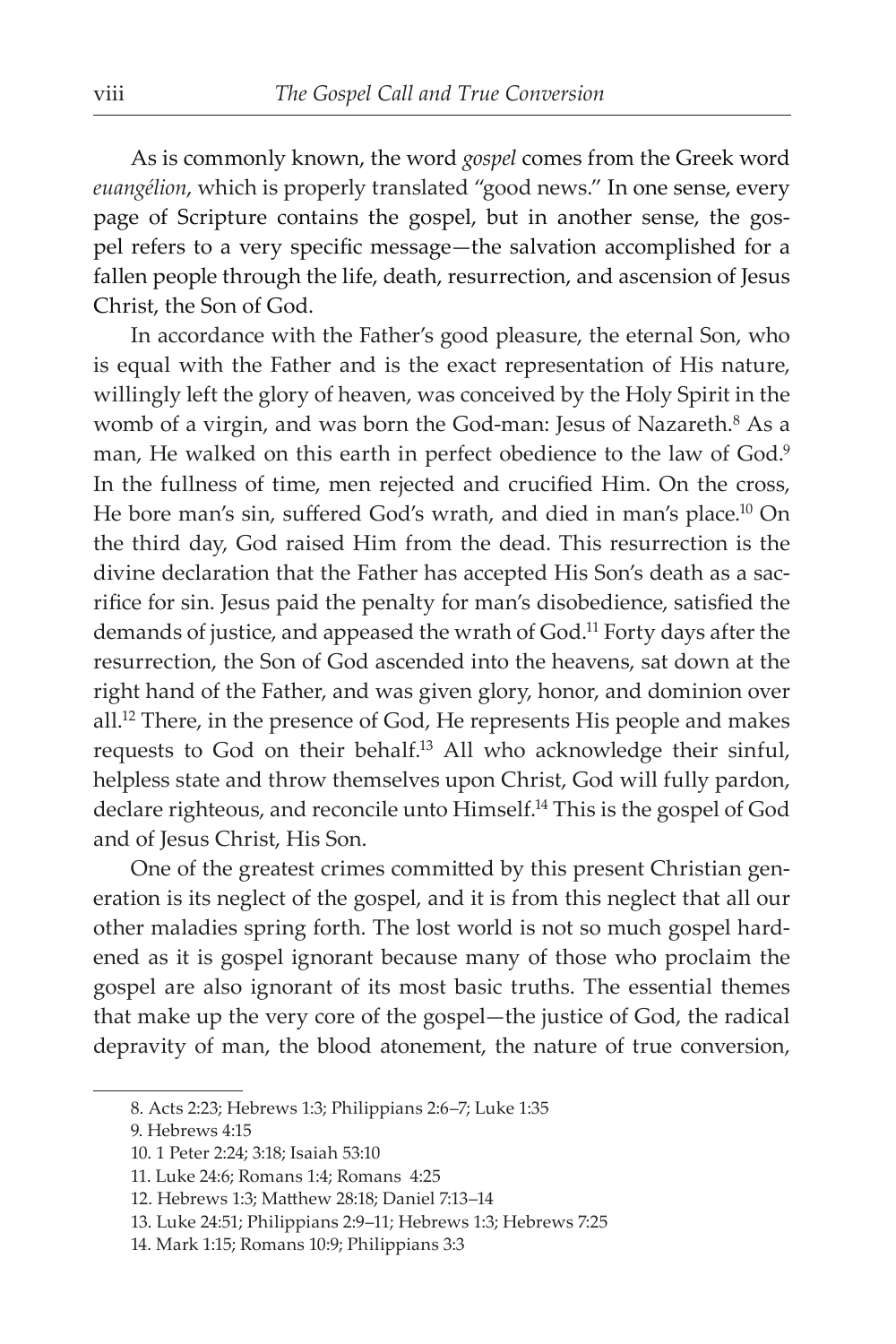and the biblical basis of assurance—are absent from too many pulpits. Churches reduce the gospel message to a few creedal statements, teach that conversion is a mere human decision, and pronounce assurance of salvation over anyone who prays the sinner's prayer.

The result of this gospel reductionism has been far-reaching. First, it further hardens the hearts of the unconverted. Few modern-day "converts" ever make their way into the fellowship of the church, and those who do often fall away or have lives marked by habitual carnality. Untold millions walk our streets and sit in our pews unchanged by the true gospel of Jesus Christ, and yet they are convinced of their salvation because one time in their life they raised a hand at an evangelistic campaign or repeated a prayer. This false sense of security creates a great barrier that often insulates such individuals from ever hearing the true gospel.

Secondly, such a gospel deforms the church from a spiritual body of regenerated believers into a gathering of carnal men who profess to know God, but by their deeds they deny Him.15 With the preaching of the true gospel, men come to the church without gospel entertainment, special activities, or the promise of benefits beyond those offered by the gospel. Those who come do so because they desire Christ and are hungry for biblical truth, heartfelt worship, and opportunities for service. When the church proclaims a lesser gospel, it fills up with carnal men who share little interest in the things of God, and the maintenance of such men is a heavy burden upon the church.<sup>16</sup> The church then tones down the radical demands of the gospel to a convenient morality, and true devotion to Christ gives way to activities designed to meet the felt needs of its members. The church becomes activity-driven rather than Christ-centered, and it carefully filters or repackages the truth so as not to offend the carnal majority. The church lays aside the great truths of Scripture and orthodox Christianity, and pragmatism (i.e., whatever keeps the church going and growing) becomes the rule of the day.

Thirdly, such a gospel reduces evangelism and missions to little more than a humanistic endeavor driven by clever marketing strategies based upon a careful study of the latest trends in culture. After years of witnessing the impotence of an unbiblical gospel, many evangelicals seem convinced that the gospel will not work and that man has somehow

<sup>15.</sup> Titus 1:16

<sup>16. 1</sup> Corinthians 2:14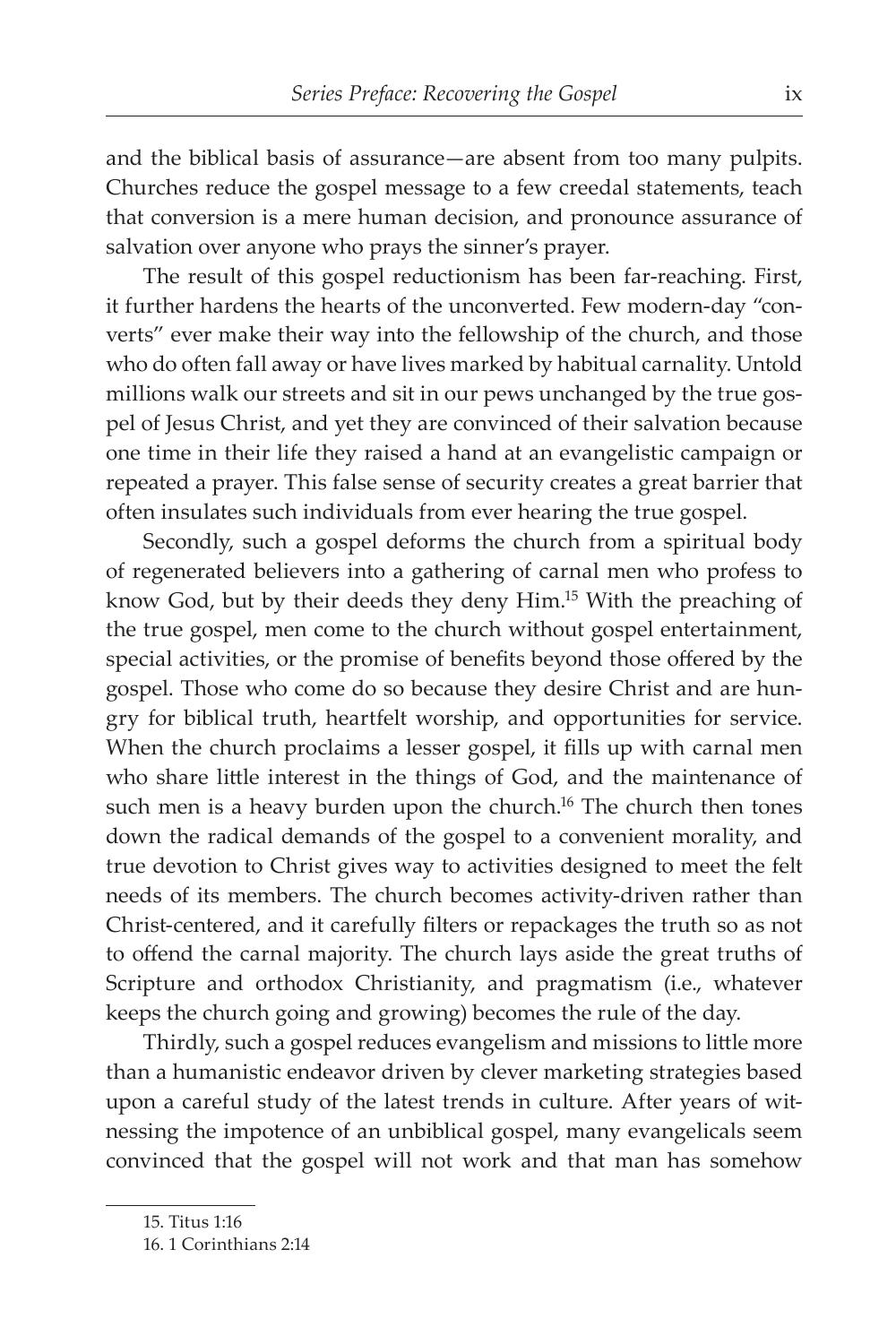become too complex a being to be saved and transformed by such a simple and scandalous message. There is now more emphasis on understanding our fallen culture and its fads than on understanding and proclaiming the only message that has the power to save it. As a result, the gospel is constantly being repackaged to fit what contemporary culture deems most relevant. We have forgotten that the true gospel is always relevant to every culture because it is God's eternal word to every man.

Fourthly, such a gospel brings reproach to the name of God. Through the proclamation of a lesser gospel, the carnal and unconverted come into the fellowship of the church, and through the almost total neglect of biblical church discipline, they are allowed to stay without correction or reproof. This soils the purity and reputation of the church and blasphemes the name of God among the unbelieving.17 In the end, God is not glorified, the church is not edified, the unconverted church member is not saved, and the church has little or no witness to the unbelieving world.

It does not become us as ministers or laymen to stand so near and do nothing when we see "the glorious gospel of our blessed God" replaced by a gospel of lesser glory.18 As stewards of this trust, we have a duty to recover the one true gospel and proclaim it boldly and clearly to all. We would do well to pay heed to the words of Charles Haddon Spurgeon:

In these days, I feel bound to go over the elementary truths of the gospel repeatedly. In peaceful times, we may feel free to make excursions into interesting districts of truth which lie far afield; but now we must stay at home, and guard the hearts and homes of the church by defending the first principles of the faith. In this age, there have risen up in the church itself men who speak perverse things. There be many that trouble us with their philosophies and novel interpretations, whereby they deny the doctrines they profess to teach, and undermine the faith they are pledged to maintain. It is well that some of us, who know what we believe, and have no secret meanings for our words, should just put our foot down and maintain our standing, holding forth the word of life, and plainly declaring the foundation truths of the gospel of Jesus Christ.<sup>19</sup>

<sup>17.</sup> Romans 2:24

<sup>18. 1</sup> Timothy 1:11

<sup>19.</sup> Charles H. Spurgeon, *The Metropolitan Tabernacle Pulpit* (repr., Pasadena, Tex.: Pilgrim Publications), 32:385.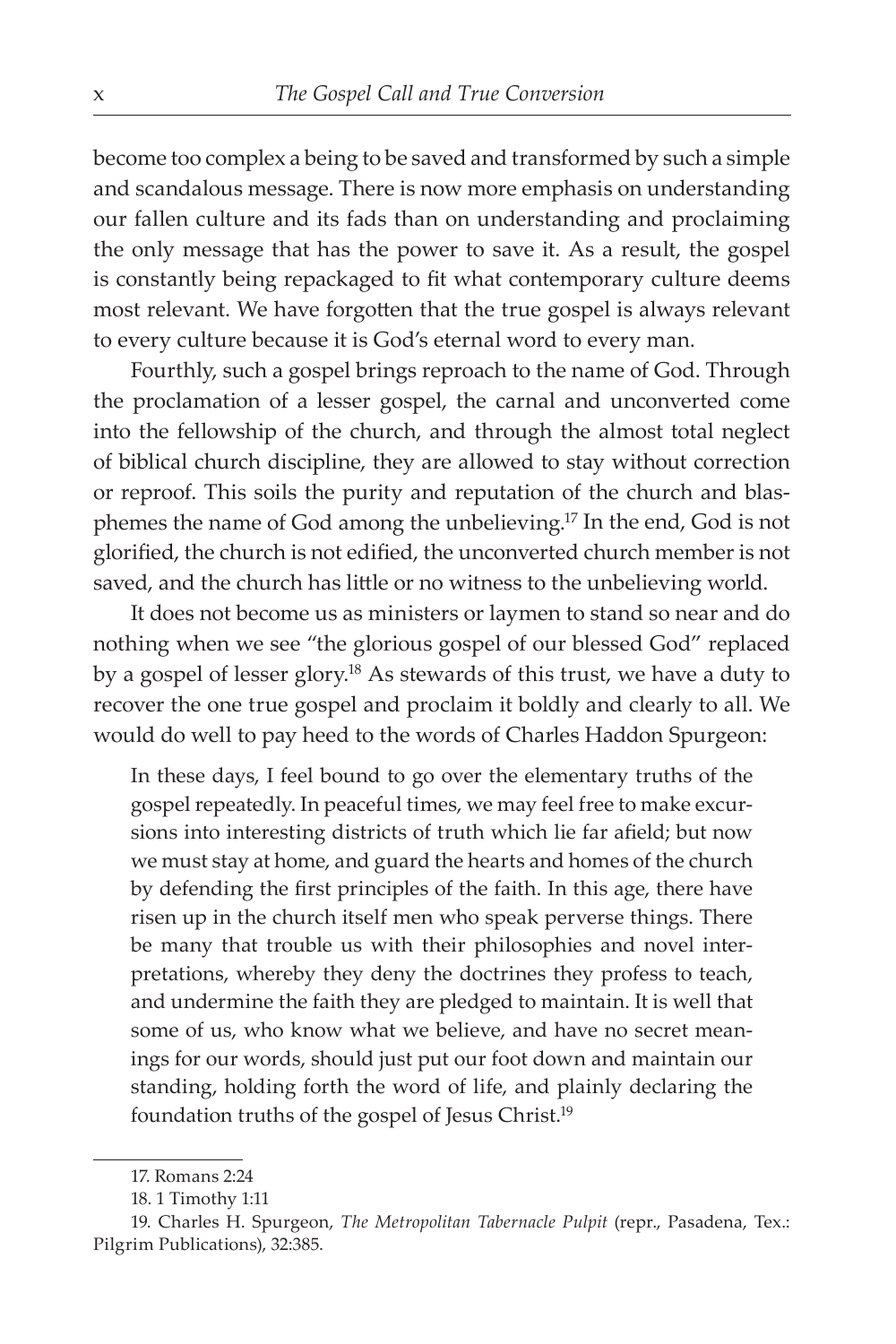Although the Recovering the Gospel series does not represent an entirely systematic presentation of the gospel, it does address most of the essential elements, especially those that are most neglected in contemporary Christianity. It is my hope that these words might be a guide to help you rediscover the gospel in all its beauty, scandal, and saving power. It is my prayer that such a rediscovery might transform your life, strengthen your proclamation, and bring the greatest glory to God.

> Your brother, Paul David Washer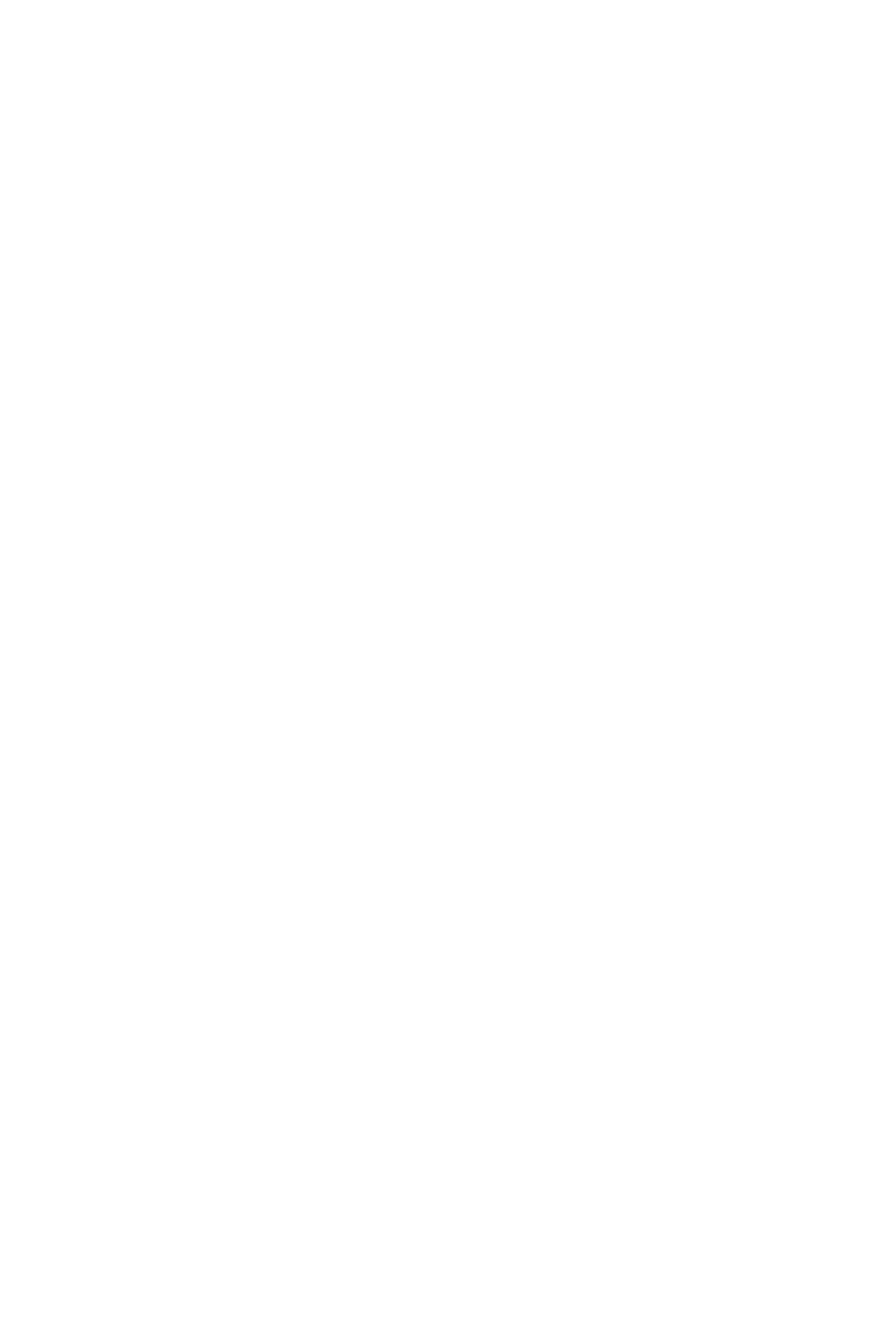# **PART ONE The Gospel Call**

 $\circledast$ 

*Jesus came to Galilee, preaching the gospel of the kingdom of God, and saying, "The time is fulfilled, and the kingdom of God is at hand. Repent, and believe in the gospel."*

—Mark 1:14–15

*I kept back nothing that was helpful, but proclaimed it to you, and taught you publicly and from house to house, testifying to Jews, and also to Greeks, repentance toward God and faith toward our Lord Jesus Christ.* —Acts 20:20–21

*But what does it say? "The word is near you, in your mouth and in your heart" (that is, the word of faith which we preach): that if you confess with your mouth the Lord Jesus and believe in your heart that God has raised Him from the dead, you will be saved. For with the heart one believes unto righteousness, and with the mouth confession is made unto salvation.*

—Romans 10:8–10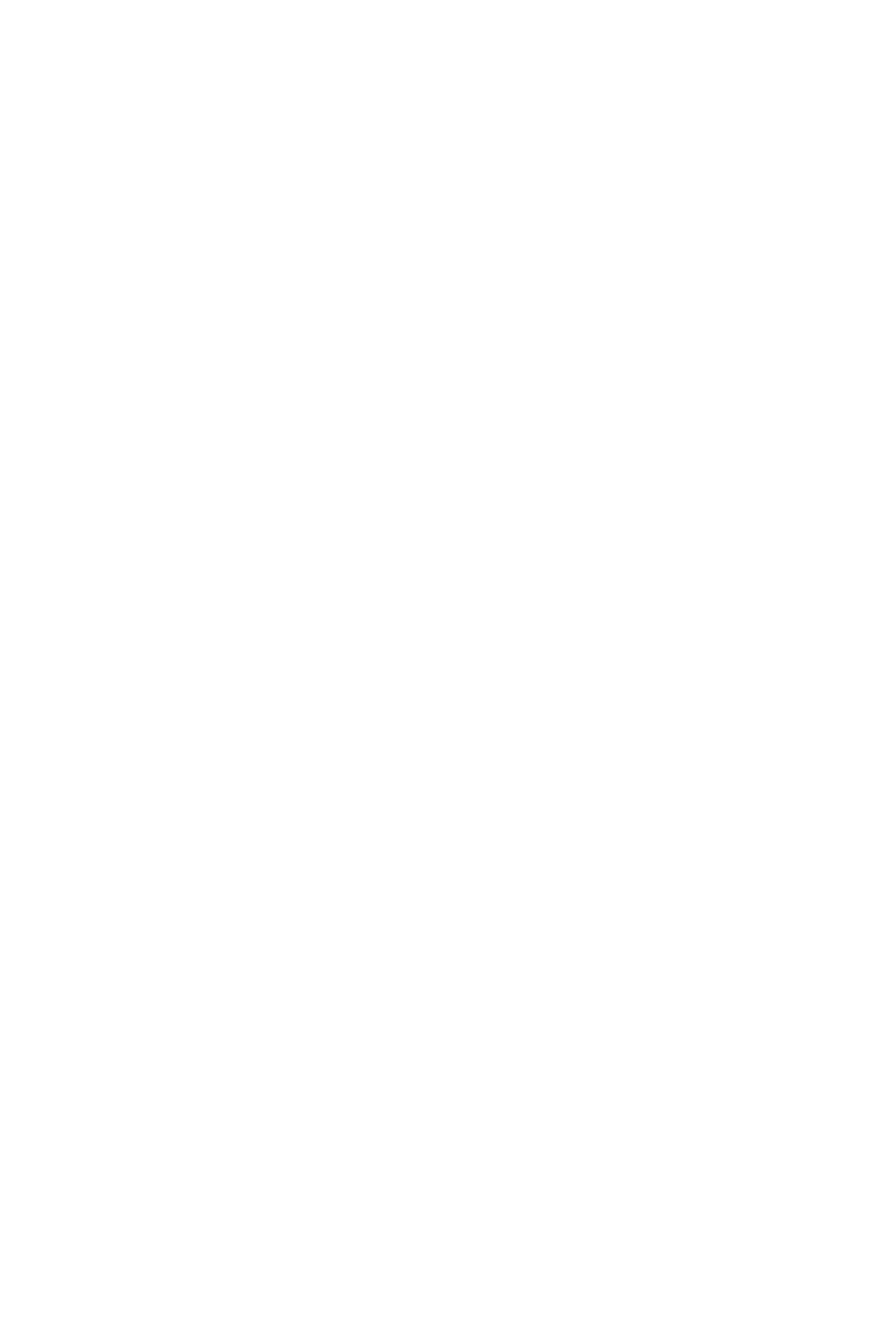#### CHAPTER ONE

 $\circledcirc$ 

## **A Call to Repentance**

*Jesus came to Galilee, preaching the gospel of the kingdom of God, and saying, "The time is fulfilled, and the kingdom of God is at hand. Repent, and believe in the gospel."* —Mark 1:14–15

*Truly, these times of ignorance God overlooked, but now commands all men everywhere to repent.* —Acts 17:30

According to God's eternal plan and good pleasure, the Son of God, equal with the Father and the exact representation of His nature, willingly left the glory of heaven, was conceived by the Holy Spirit in the womb of a virgin, and was born the God-man. He walked on this earth in perfect obedience to the law of God, and then, in the fullness of time, He was rejected by men and crucified. On the cross, He carried the sins of His people, was forsaken of God, suffered divine wrath, and died condemned. On the third day, God raised Him from the dead as a public declaration that His death was accepted, the punishment for sin was paid, the demands of justice were satisfied, and the wrath of God was appeased. Forty days after the resurrection, Jesus Christ, the Son of God and Son of Man, ascended to heaven, where He sat down at the right hand of God the Father and was given glory, honor, and dominion over all. There, in the presence of God, He represents His people and makes requests and special petitions to God on their behalf. This is the good news of God and of Jesus Christ, His Son.<sup>1</sup>

Having considered this great thing that God has done, we must now turn our attention toward humanity. What is a person's biblical response

<sup>1.</sup> This summary is based in part on Westminster Confession, chapter 8.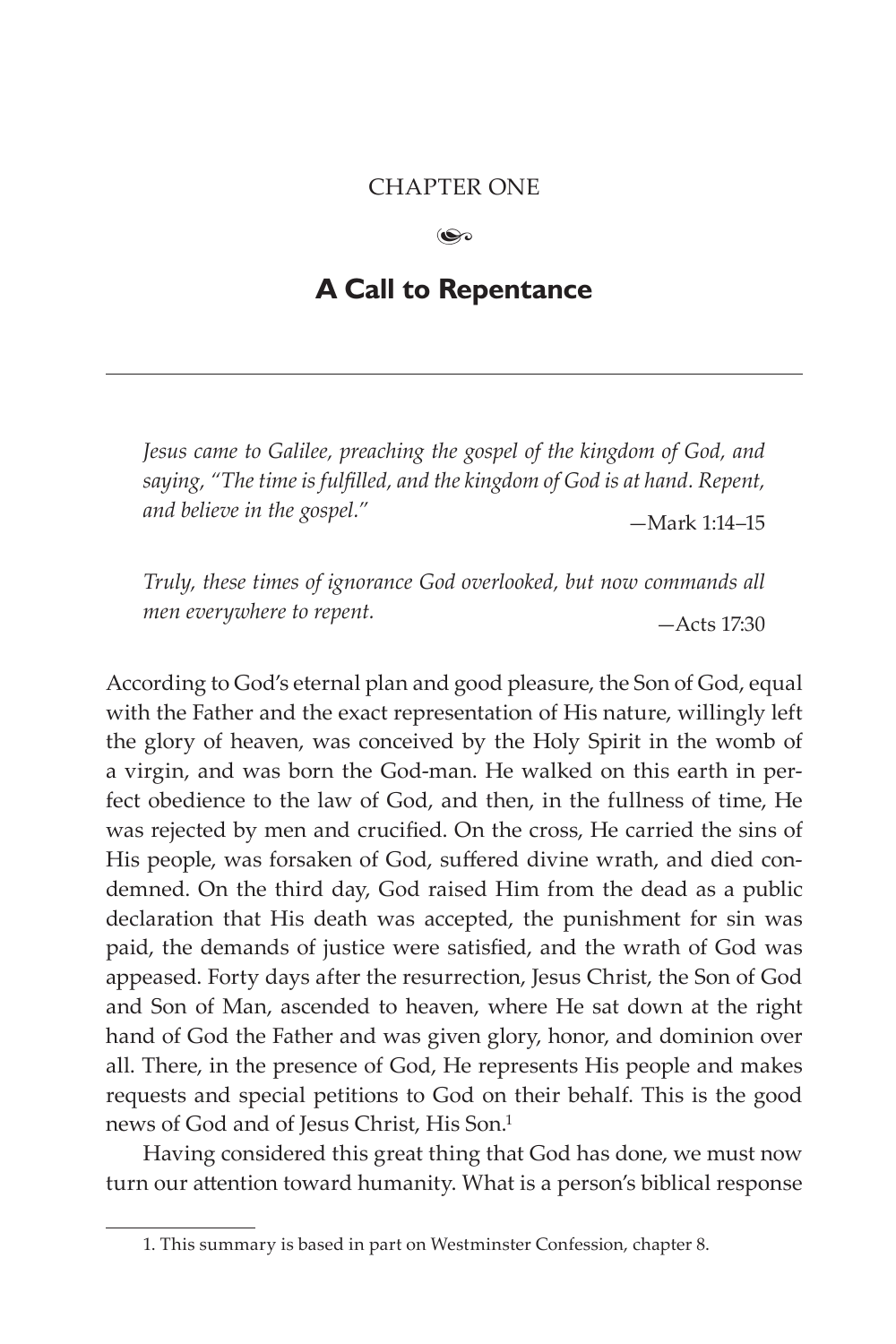to the gospel? How should the evangelist direct desperate people when they cry, "What must I do to be saved?" The Scriptures are clear: people must repent and believe the gospel. When Jesus appeared to Israel, He did not plead with them to open their hearts and ask Him in, nor did He direct them to repeat a certain prayer. Instead, He commanded them to turn from their sin and believe the gospel.<sup>2</sup>

#### **AN ENDURING AND UNCHANGING CALL**

Before we continue on, we must understand that Christ's command of repentance and faith is still applicable for us today. It would be terribly wrong to think that it was limited to a certain dispensation or directed only to the Jews of the New Testament era. "Repent and believe!" is the gospel call for yesterday, today, and forever. The apostles reinforced this truth and boldly proclaimed it after Christ's resurrection and ascension. Note the apostle Paul's declarations:

I kept back nothing that was helpful, but proclaimed it to you, and taught you publicly and from house to house, testifying to Jews, and also to Greeks, repentance toward God and faith toward our Lord Jesus Christ (Acts 20:20–21).

Truly, these times of ignorance God overlooked, but now commands all men everywhere to repent (Acts 17:30).

These texts and several others prove that there is no ground for any argument that would relegate repentance to some earlier dispensation or diminish its part in modern-day evangelistic preaching. "Repentance unto God" was the call of the Old Testament prophets, John the Baptist, the Lord Jesus Christ, the apostles, and the confessions and preaching of the most pious and useful theologians, preachers, and missionaries throughout the history of the church. The Westminster and New Hampshire Confessions state respectively:

Repentance unto life is an evangelical grace; the doctrine thereof is to be preached by every minister of the Gospel, as well as that of faith in Christ (15.1).

We believe that repentance and faith are sacred duties, and also inseparable graces (art. 8).

<sup>2.</sup> See Mark 1:14–15 for one example.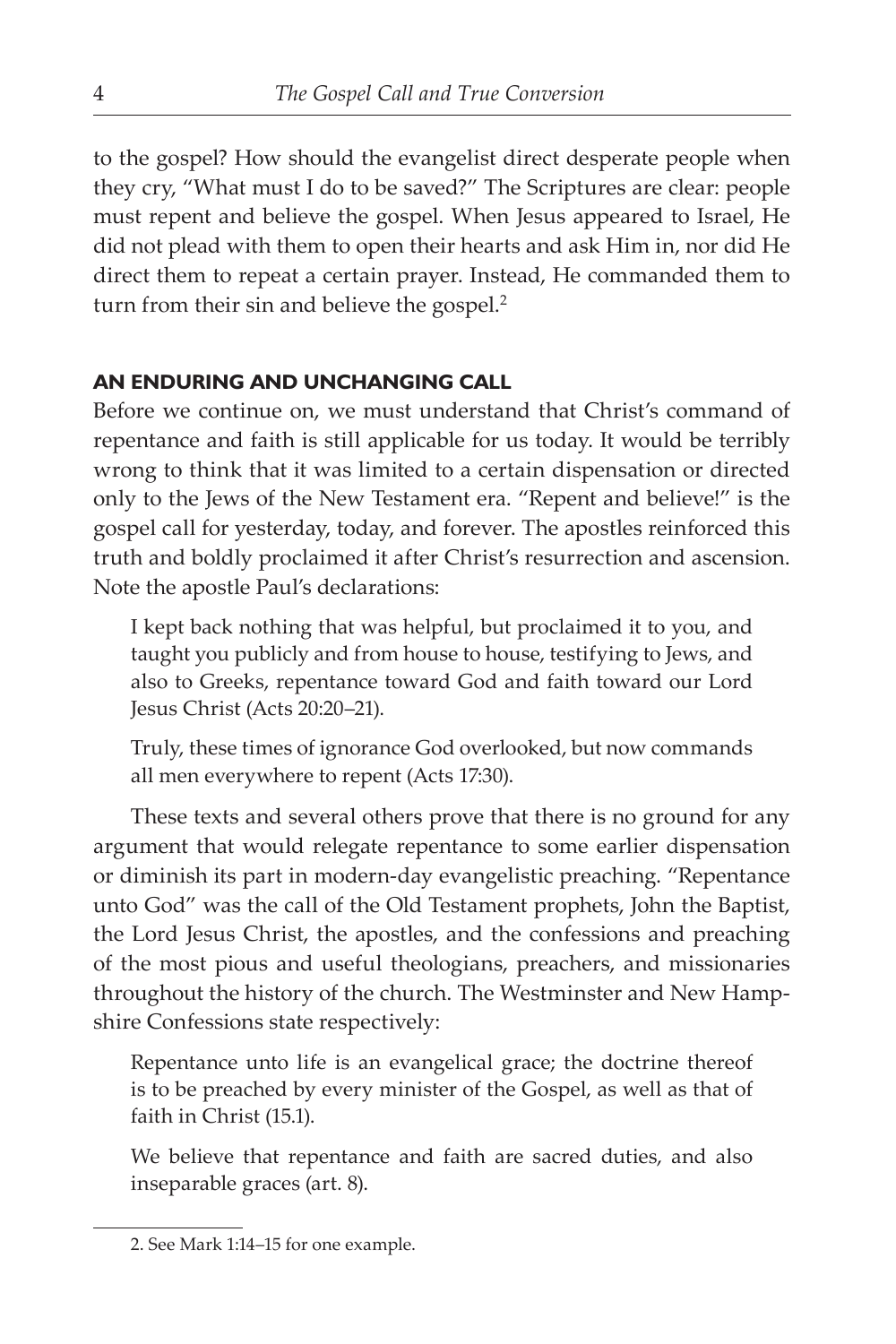#### **THE ESSENTIAL CHARACTERISTICS OF GENUINE REPENTANCE**

Since the call to repentance is an absolute necessity in the proclamation of the gospel, we need to have a right understanding of the nature of repentance and its manifestation in genuine conversion. The following are eight essential characteristics of true biblical repentance:

- change of mind
- sorrow for sin
- personal acknowledgment and confession of sin
- turning away from sin
- renunciation of self-righteousness or good works
- turning to God
- practical obedience
- continuing and deepening work of repentance

It is imperative for us to understand that these characteristics of genuine repentance will not necessarily appear in their fullest or most mature form at the moment of conversion but will continue to grow and deepen throughout the believer's life. It would be terribly misleading and destructive to suggest that true conversion requires that a person should attain a depth of repentance and faith that is rarely seen in the life of the most mature Christian. Jesus Himself said that even the faith of a mustard seed is sufficient to move mountains if it is genuine.<sup>3</sup> At the time of conversion, a person's grasp of the heinous nature of sin may be meager, but it will be real. The depth of a new convert's brokenness may be slight compared to that of the mature believer, but it will most certainly be genuine. The final evidence that a person's repentance and faith are unto salvation will be that both these graces will continue to grow and deepen in his or her life through God's enduring work of sanctification. With these clarifications and cautions in mind, let's take a closer look at each of these characteristics.

#### *Change of Mind*

In the New Testament, the word *repent* is most frequently translated from a Greek verb that is constructed from another verb that means "to perceive or understand" and a preposition that denotes change.<sup>4</sup> Repentance,

<sup>3.</sup> Matthew 17:20

<sup>4.</sup> *Metanoéo.*"The preposition *meta* used with verbs of motion and of mental activity indicates a change in the meaning of the simple verb." *New International Dictionary of New Testament Theology,* ed. Colin Brown (Grand Rapids: Zondervan, 1975), 1:357.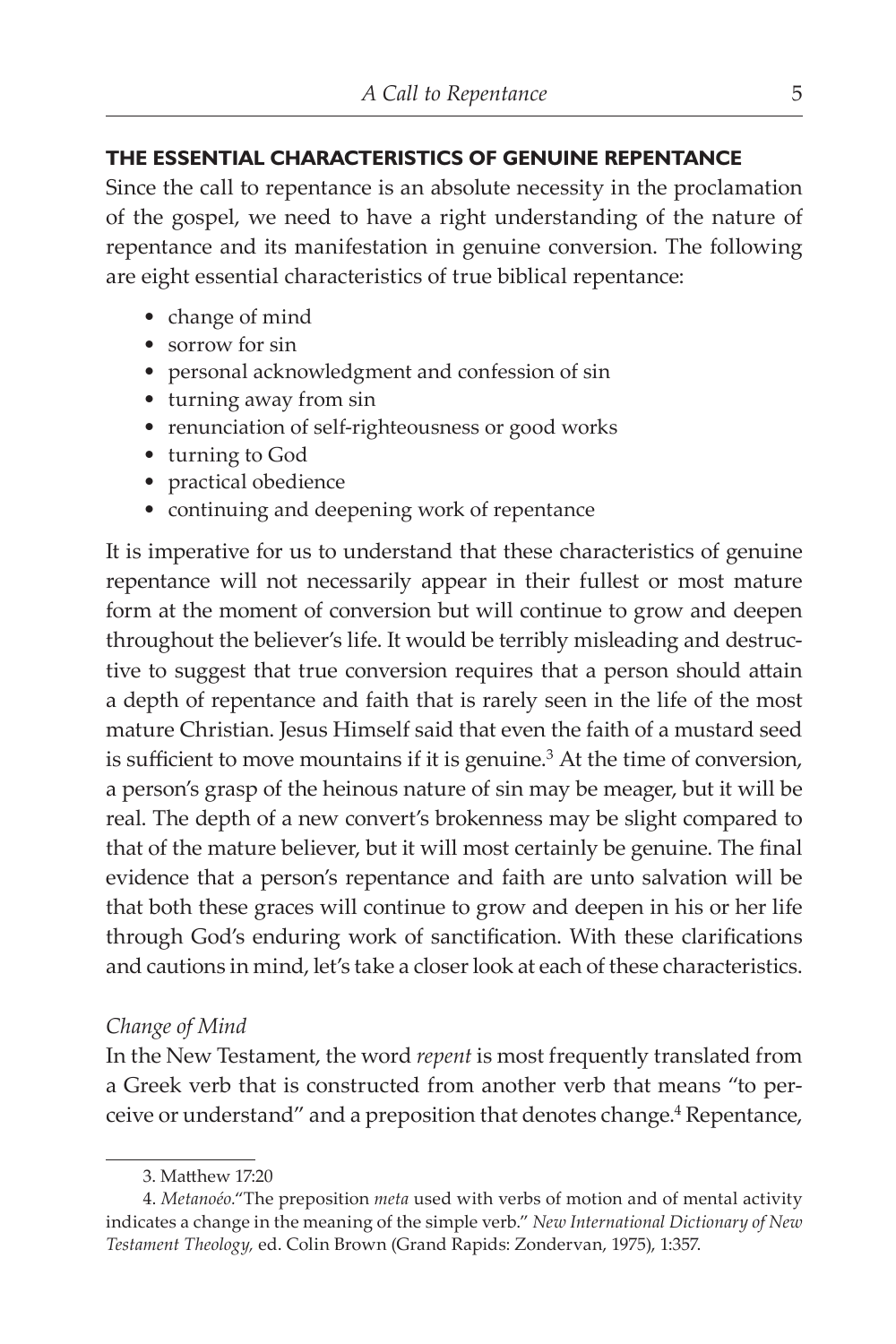therefore, involves a radical change in a person's perception of things or in his view of reality. In the Scriptures, this change of mind is never confined to the intellect but has an equally radical effect on the emotions and will. In summary, genuine repentance begins with a work of the Holy Spirit in the life of the sinner, whereby He regenerates the heart, illumines the mind, and exposes error by a revelation of divine truth. Because of this divine work, the sinner's mind is changed and his view of reality is radically altered—especially with regard to God, self, sin, and the way of salvation.

The Scriptures teach that prior to conversion, a man is darkened in his understanding and walks in the futility of his mind.<sup>5</sup> Furthermore, his mind is hostile toward God, suppresses the truth of God, and cannot subject itself to the law of God.<sup>6</sup> Consequently, the unconverted person has a completely distorted view of reality, and it is not an exaggeration to say that he is wrong about everything that truly matters. He knows something of the one true God and His majesty, but he does not think it necessary to honor Him as God or give thanks.<sup>7</sup> He is filled with self and sees the promotion of self as the end of all things. The laws of God are written on his heart, but he does not think it necessary or advantageous to follow their dictates. Instead, he fights against his conscience and seeks to suppress what he knows to be true.<sup>8</sup> He knows that all who commit evil deeds are worthy of death, but he does not think it necessary to fear. He not only does the same things but also gives hearty approval to those who practice them.<sup>9</sup> His own mortality confronts him as death swallows up everyone around him, but he does not think the plague will ever reach his doorstep. To put it simply, the unconverted person is wrong and yet arrogantly continues to do what is right in his own eyes.<sup>10</sup> He is on a way that seems right to him, but its end is the way of death.<sup>11</sup>

However, at the moment of conversion, the Spirit of God regenerates a person's heart, and the truth enlightens his darkened mind. Then, as a blind man given sight or a sleeper awakened from a dream, he is made

- 9. Romans 1:32
- 10. Judges 17:6; 21:25
- 11. Proverbs 14:12

<sup>5.</sup> Ephesians 4:17–18

<sup>6.</sup> Romans 1:18; 8:7

<sup>7.</sup> Romans 1:21

<sup>8.</sup> Romans 2:14–15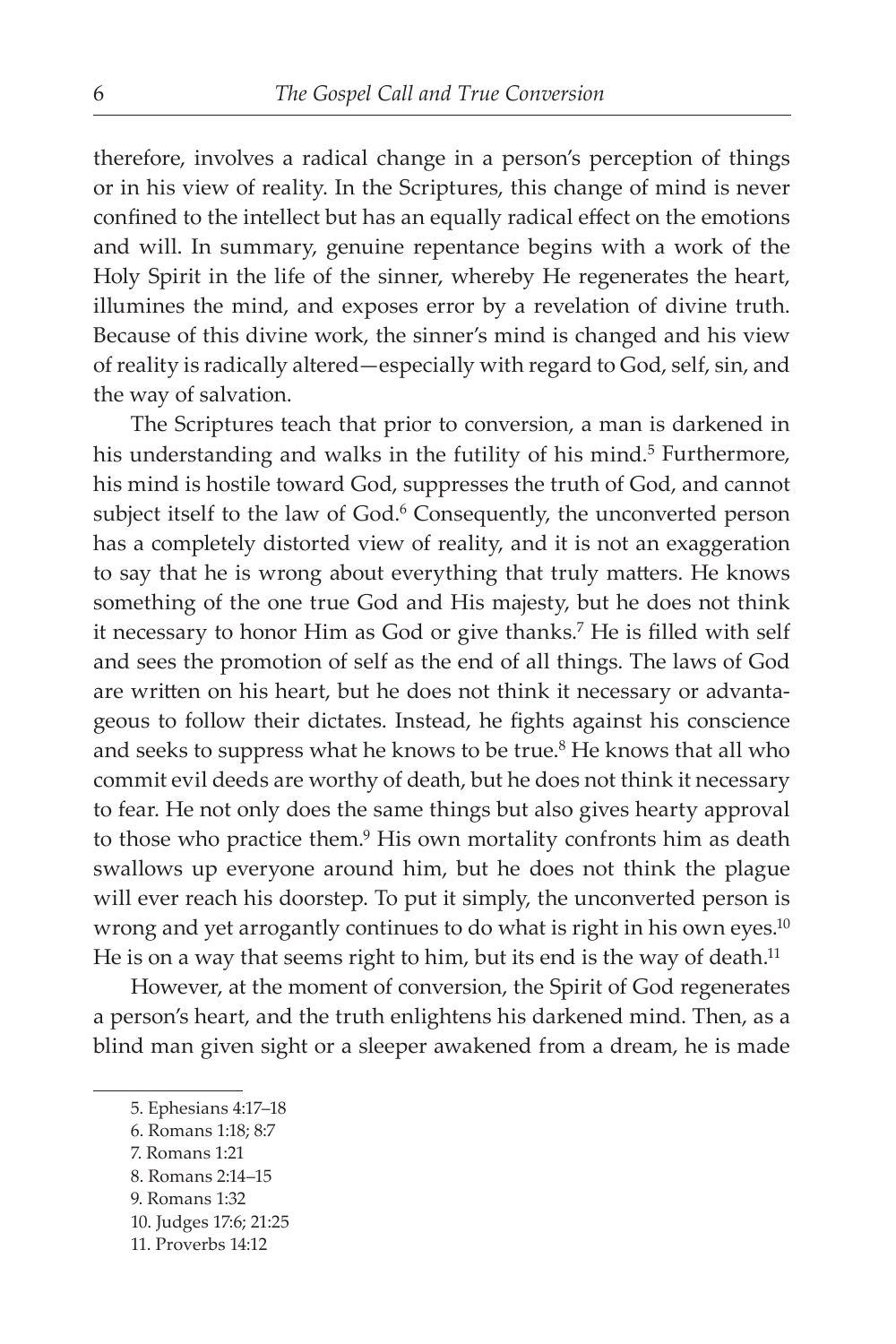aware that his entire life has been governed by his own delusions and that he has been wrong about everything. For the first time in his life, he sees and acknowledges what is true. His wrong and even blasphemous thoughts about God are replaced by a meager yet accurate understanding of the one true God. His vain opinions of his own virtue and merit are replaced by an awareness of the depravity of his nature and the utter wretchedness of his deeds. His arrogance, self-confidence, and independence are replaced by genuine humility, mistrust of self, brokenness over sin, and dependence upon God, to whom he looks for pardon. He then casts himself upon the mercies of God in the person and work of Jesus Christ and sets himself to doing the will of God. Thus, his mind has been changed and his life transformed. He has repented.

Saul of Tarsus is a great example of biblical repentance. In his ignorance and unbelief, he saw Jesus of Nazareth as nothing more than an impostor and a blasphemer, and he thought that all who followed Him were worthy of imprisonment and death.<sup>12</sup> Thus, he went to the high priest, "breathing threats and murder against the disciples of the Lord," and asked for letters so that "if he found any who were of the Way, whether men or women, he might bring them bound to Jerusalem" (Acts 9:2–3). Yet on Saul's way to Damascus, the glorified Christ confronted him.13 At that moment, Saul's entire view of reality disintegrated. He discovered that he had been wrong about everything. He had thought that Jesus of Nazareth was a blasphemer, only to discover that He was the Son of God, the promised Messiah, and the Savior of the world. He had thought that righteousness was earned through obedience to the law, only to discover that there was nothing good in him and that salvation was by grace through faith and not of oneself, but a gift of God.<sup>14</sup> He had thought that the disciples were the enemies of Israel and unfit to live, only to discover that he was persecuting the true Israel and putting to death the sons and daughters of the living God.15 Thus, he sat alone for three days "without sight, and neither ate nor drank" (Acts 9:9). Through one encounter with the truth that is Christ Jesus, Saul of Tarsus, the proud and selfrighteous Pharisee of Pharisees, was broken into a million pieces. Yet,

<sup>12.</sup> Acts 9:1–2; 1 Timothy 1:13

<sup>13.</sup> Acts 9:3–8

<sup>14.</sup> Romans 7:18; Ephesians 2:8–9

<sup>15.</sup> Acts 8:1; Romans 8:14–15; Galatians 6:16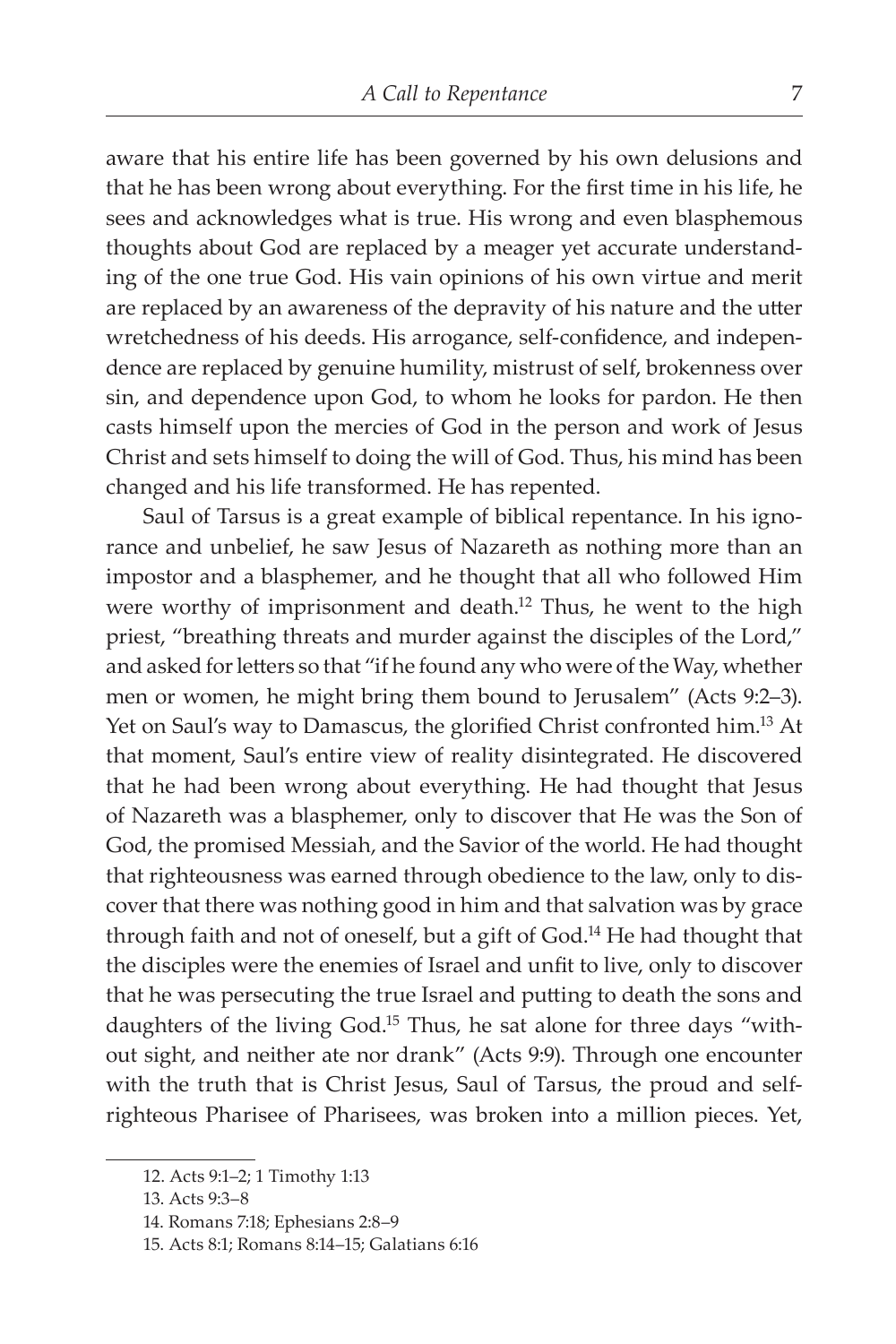through the illuminating and regenerating work of the Holy Spirit, his heart and mind were changed, and his life was radically altered forever. He repented, got up, and was baptized; he took food and was strengthened. Then he immediately began to proclaim Jesus in the synagogues, saying, "He is the Son of God" (Acts 9:18–22). The news spread throughout all the churches of Judea that "'He who formerly persecuted us now preaches the faith which he once tried to destroy'" (Galatians 1:22–23).

Paul describes this radical reversal of his life that began on the road to Damascus in the following words. In them, we discover the power of a mind changed and a heart renewed by the regenerating work of the Holy Spirit:

But what things were gain to me, these I have counted loss for Christ. Yet indeed I also count all things loss for the excellence of the knowledge of Christ Jesus my Lord, for whom I have suffered the loss of all things, and count them as rubbish, that I may gain Christ and be found in Him, not having my own righteousness, which is from the law, but that which is through faith in Christ, the righteousness which is from God by faith (Phil. 3:7–9).

#### *Sorrow for Sin*

A Hebrew term that adds to our understanding of *repentance* is the verb *nacham.* It is derived from a root that reflects the idea of "'breathing deeply,' communicating the physical display of one's feelings, such as sorrow, regret, or contrition."16 Thus, biblical repentance not only involves a change of mind but also a genuine sorrow for sin.

The slightest true comprehension of our sinfulness and guilt will lead to genuine sorrow, shame, and even a healthy hatred or loathing of our sin and ourselves. Ezra the scribe declared that he was "ashamed and humiliated" to lift up his face to God because of Israel's sins (9:5–6). The prophet Jeremiah cried out, "We lie down in our shame, and our reproach covers us. For we have sinned against the LORD our God, we and our fathers, from our youth even to this day, and have not obeyed the voice of the LORD our God" (Jer. 3:5). The prophet Ezekiel was even so bold to declare that when disobedient Israel finally recognized the heinous nature of its sin against the Lord, it would loathe itself in its own

<sup>16.</sup> R. Laird Harris, Gleason L. Archer Jr., and Bruce K. Waltke, *Theological Workbook of the Old Testament* (Chicago: Moody Press, 1980), 2:570.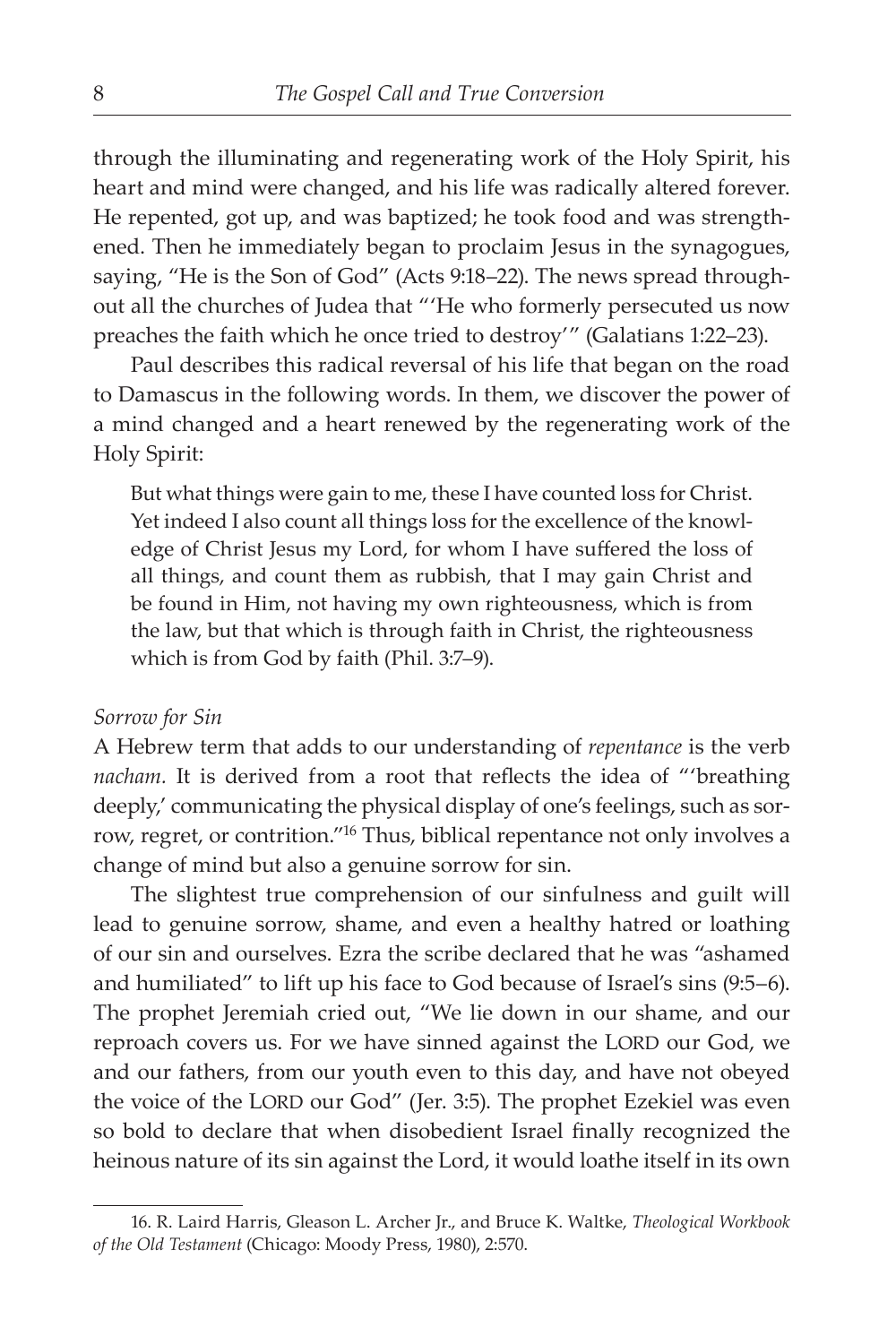sight for all the evil things it had done.<sup>17</sup> Finally, writing to the believers in Rome, the apostle Paul noted that they were still ashamed of the things they had done prior to their conversion.<sup>18</sup>

Such talk seems out of place in a world and evangelical community overrun with the psychology of self-esteem, but sorrow, shame, and selfhatred are biblical truths and an essential part of genuine repentance in both the Old and New Testaments. These teachings of the Lord Jesus Christ and the apostle Paul give clear evidence of this truth:

And the tax collector, standing afar off, would not so much as raise his eyes to heaven, but beat his breast, saying, "God, be merciful to me a sinner!"I tell you, this man went down to his house justified rather than the other; for everyone who exalts himself will be humbled, and he who humbles himself will be exalted (Luke 18:13–14).

Now I rejoice, not that you were made sorry, but that your sorrow led to repentance. For you were made sorry in a godly manner, that you might suffer loss from us in nothing. For godly sorrow produces repentance leading to salvation, not to be regretted; but the sorrow of the world produces death (2 Cor. 7:9–10).

Faced with the reality of what he was and what he had done, the tax collector accompanied his confession with brokenness, deep remorse, and humility. In the case of the Corinthian church's carnality and pride, sorrow was not only appropriate but was also considered to be "according to the will of God." In both cases, however, it is important to notice that sorrow and shame were not the goal, but the means to a greater end. The publican's self-humiliation led to his justification, and the sorrow of the believers in Corinth led to repentance without regret, resulting in salvation.

Although there is a "sorrow of the world" that is without faith and leads to death as in the case of Judas Iscariot, we should never look negatively at the godly sorrow that accompanies genuine repentance and leads to life (2 Cor. 7:10). It is the testimony of Scripture that God highly esteems such sorrow. He will not despise "a broken and a contrite heart" (Ps. 51:17), but rather He looks to the one who is "poor and of a contrite spirit, and who trembles at My word" (Isa. 66:2). Though He dwells on a high and holy place, He is also with the contrite and lowly of spirit in

<sup>17.</sup> Ezekiel 20:43

<sup>18.</sup> Romans 6:21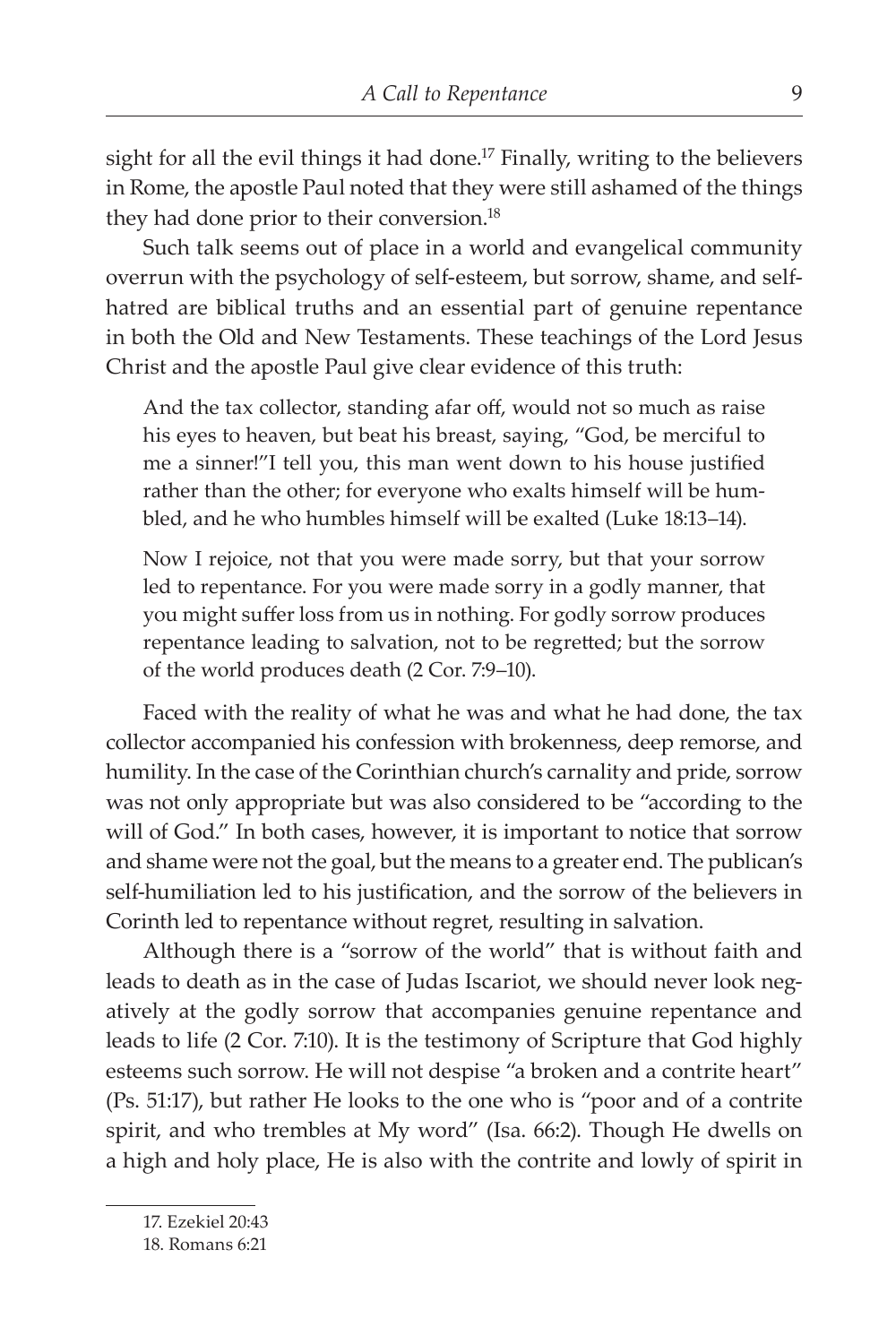order to revive them.19 As Jesus taught us in the Beatitudes, "Blessed are those who mourn, for they shall be comforted" (Matt. 5:4).

#### *Personal Acknowledgment and Confession of Sin*

Repentance not only involves inward sorrow of the heart but also personal acknowledgment and open confession that God's opinion of us is true and His verdict is just: we are sinners, we have sinned, and we deserve divine condemnation. Biblical repentance always involves an owning up to what we are and what we have done. This truth runs contrary to the beliefs of our contemporary culture. We are a self-excusing and self-justifying people who, according to popular thought, are never truly at fault, but we are always victims of some malicious and often nameless power beyond our control. We find or invent the cleverest means of attributing our sins to anything or anyone outside of ourselves. We self-righteously point the finger at society, education, upbringing, or circumstance, and are appalled and even angered at the slightest indication that guilt should be laid at our feet. However, when we are converted, we have a radically altered understanding of this opinion of the age. For the first time in our lives, we turn our indicting finger back upon ourselves and honestly own up to our sin. Our mouths are shut, and we see ourselves as accountable to God.20 We offer no excuse and seek no avenue of escape.

We accompany our personal acknowledgment of guilt—our taking full responsibility for our deeds—with an honest transparency before God and a heartfelt confession of sin. The word *confess* comes from a Greek word that literally means "to speak the same thing."21 In the divine work of conversion, God opens up the heart of the sinner and speaks to him about his sin. The Word of God, living, active, and sharper than any two-edged sword, pierces the very depths of his heart and exposes even its deepest thoughts and intentions.<sup>22</sup> Then, for the first time in his life, the sinner comes face-to-face with his sin and understands something of its heinous nature. It is ever before him, and, try as he might, he cannot remove the horrid image of himself that he sees.<sup>23</sup> He can no longer hide but must acknowledge his sin before God and confess his transgressions

<sup>19.</sup> Isaiah 57:15

<sup>20.</sup> Romans 3:19

<sup>21.</sup> Greek: *homologéo*.

<sup>22.</sup> Hebrews 4:12

<sup>23.</sup> Psalm 51:3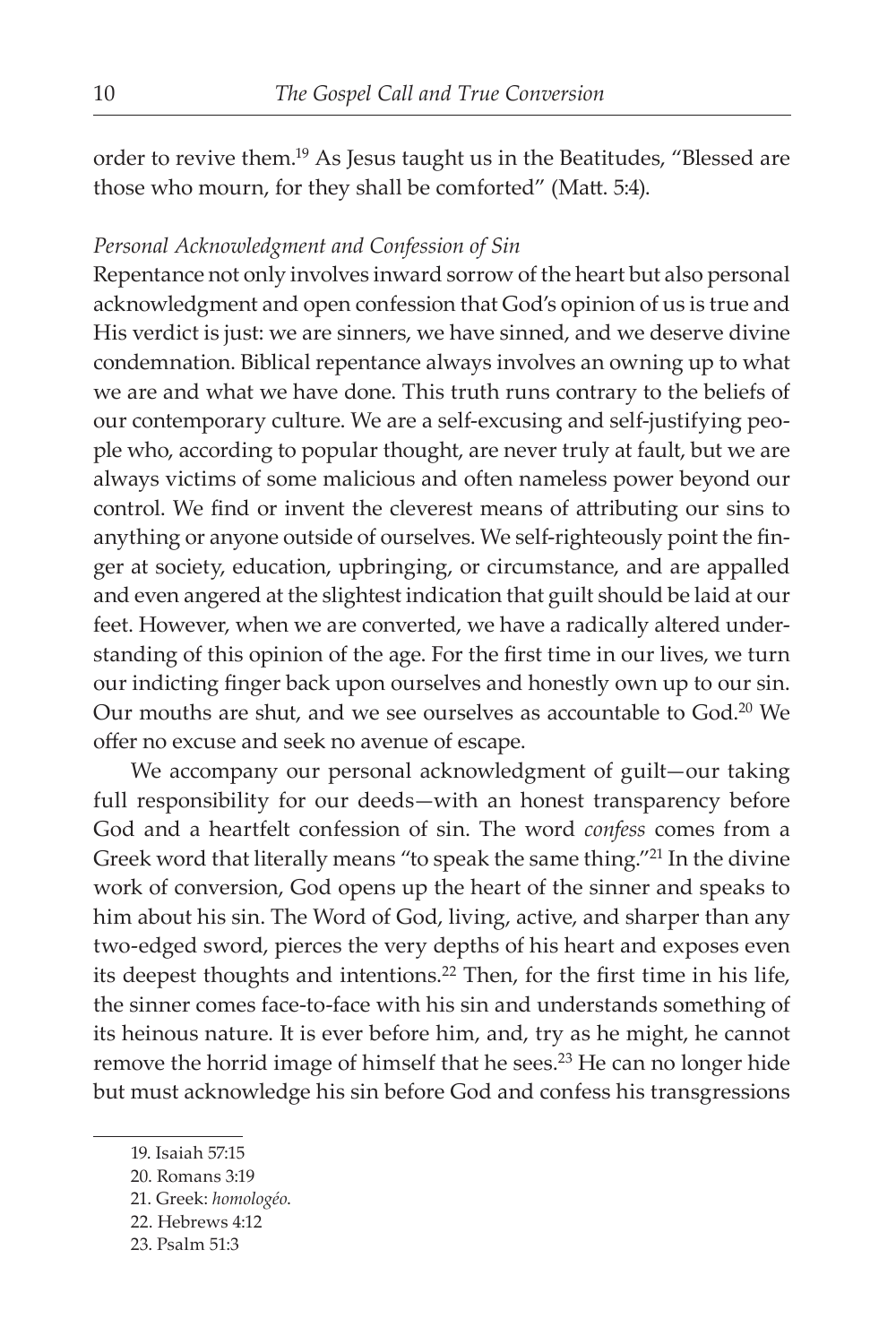to the Lord.24 Like David, he is compelled to cry out in full recognition of his guilt and in willing confession:

> Against You, You only, have I sinned, And done this evil in Your sight— That You may be found just when You speak, And blameless when You judge (Ps. 51:4).

The prophet Hosea describes the believer's new transparency before God, by which he enters into agreement with Him and openly confesses that everything God says about him is true:

> Take words with you, And return to the LORD. Say to Him,"Take away all iniquity; Receive us graciously, For we will offer the sacrifices of our lips" (14:2).

It is important to note that such sensitivity to sin and confession of it is a mark of a true believer, but the lack of such is evidence that a person may still be in an unconverted state. The apostle John writes, "If we say that we have no sin, we deceive ourselves, and the truth is not in us [i.e., we are not Christian]. If we confess our sins, He is faithful and just to forgive us our sins and to cleanse us from all unrighteousness [i.e., we are Christian]. If we say that we have not sinned, we make Him a liar, and His word is not in us [i.e., we are not Christian]" (1 John 1:8–10).

One of the greatest evidences of true conversion is not sinless perfection, as some have erroneously supposed. Instead, it is sensitivity to sin, transparency before God regarding sin, and open confession of sin.

#### *Turning Away from Sin*

In the Old Testament, the word *repents* is translated primarily from a Hebrew word that means "to return or turn back."25 It implies not only a turning away from evil, but also a turning to righteousness.<sup>26</sup> Therefore, one of the telltale signs of genuine repentance will be honest and sincere forsaking or turning away from sin. The abundance of tears a person may shed or the apparent sincerity of his confession alone is never definite

<sup>24.</sup> Psalm 32:5

<sup>25.</sup> Hebrew: *shuwb*.

<sup>26.</sup> Harris, Archer, and Waltke, *Theological Workbook of the Old Testament,* 2:909.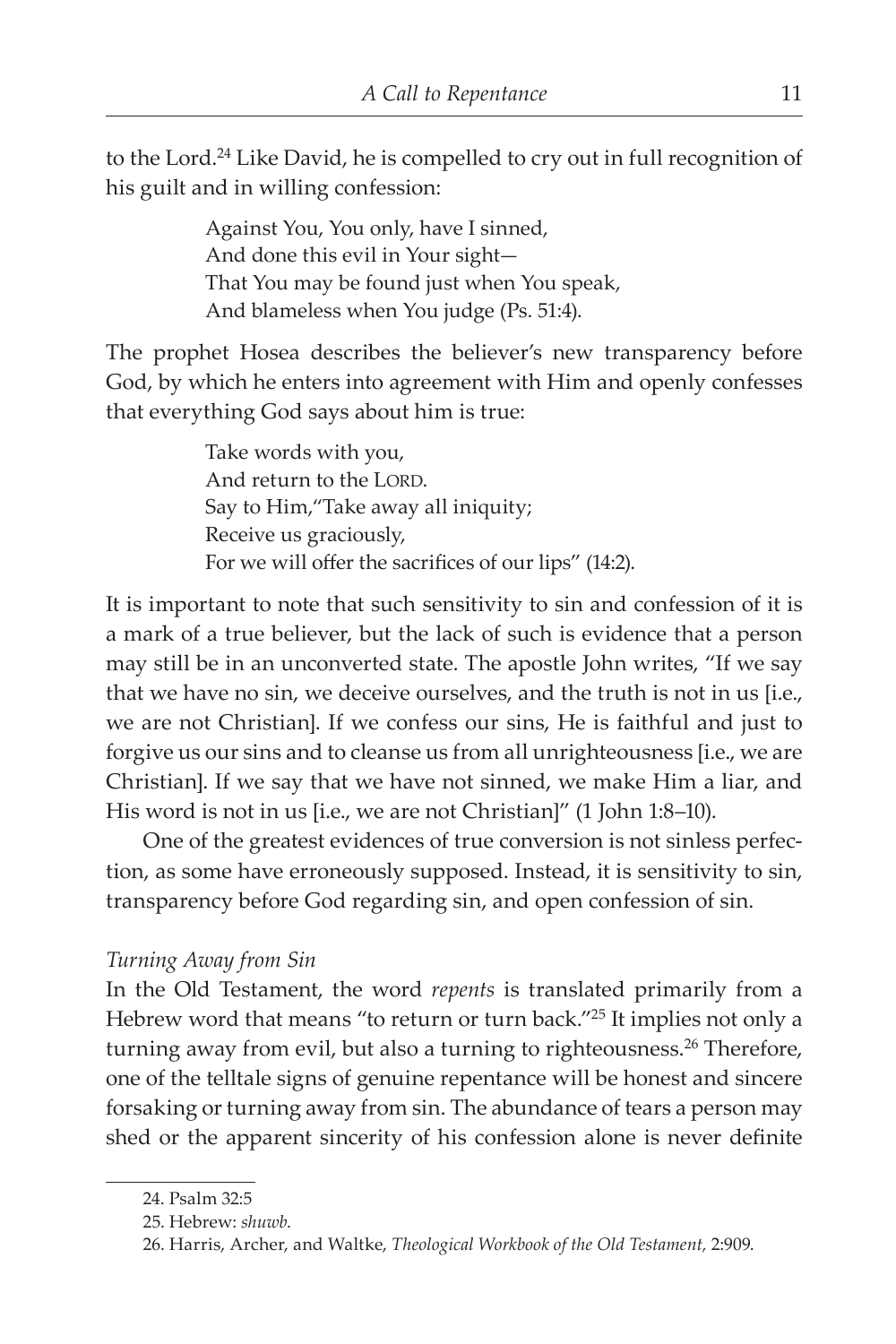evidence of biblical repentance. All this must be accompanied by a turning away from that which God hates and opposes. This truth is so clearly set forth in the Scriptures that it requires very little commentary, as in these three verses from the prophet Ezekiel:

Thus says the Lord GOD: "Repent, turn away from your idols, and turn your faces away from all your abominations" (14:6).

Repent, and turn from all your transgressions, so that iniquity will not be your ruin. Cast away from you all the transgressions which you have committed (18:30–31).

"As I live," says the Lord GOD, "I have no pleasure in the death of the wicked, but that the wicked turn from his way and live. Turn, turn from your evil ways! For why should you die, O house of Israel?" (33:11).

It is an undeniable biblical truth that genuine repentance will manifest itself in a turning away from sin. However, this truth about repentance has often led to confusion and fear, among even the most pious believers. Such confusion often manifests itself in the following questions: Have I truly repented if I again commit the sin that I have renounced and abhor? Do my frequent failures indicate that I am unrepentant? This very sensitive question requires a great deal of balance. On the one hand, a frequent return to sin and lack of any sustained victory over it may be evidence of a superficial and unbiblical repentance. This is why John the Baptist admonished the Pharisees to "bear fruits worthy of repentance," and Jesus declared, "These people draw near to Me with their mouth, and honor Me with their lips, but their heart is far from Me" (Matt. 3:8; 15:7–8).

On the other hand, regardless of the progress a believer has made in sanctification, even the most mature one will find the Christian life to be a great struggle against sin with frequent battles, great victories, and discouraging defeats. On this side of heaven, no believer will ever make a complete break with sin to be immune from its deception and free from all moral failure. Although true believers will grow in their forsaking of sin, sin will still be a repetitive malady in their lives. Although it may become less frequent or pronounced, sin will never be eradicated completely until the believer's ultimate glorification in heaven. Although God has promised to cleanse us "from all [our] filthiness and from all [our] idols," the most mature believer among us will at times be caught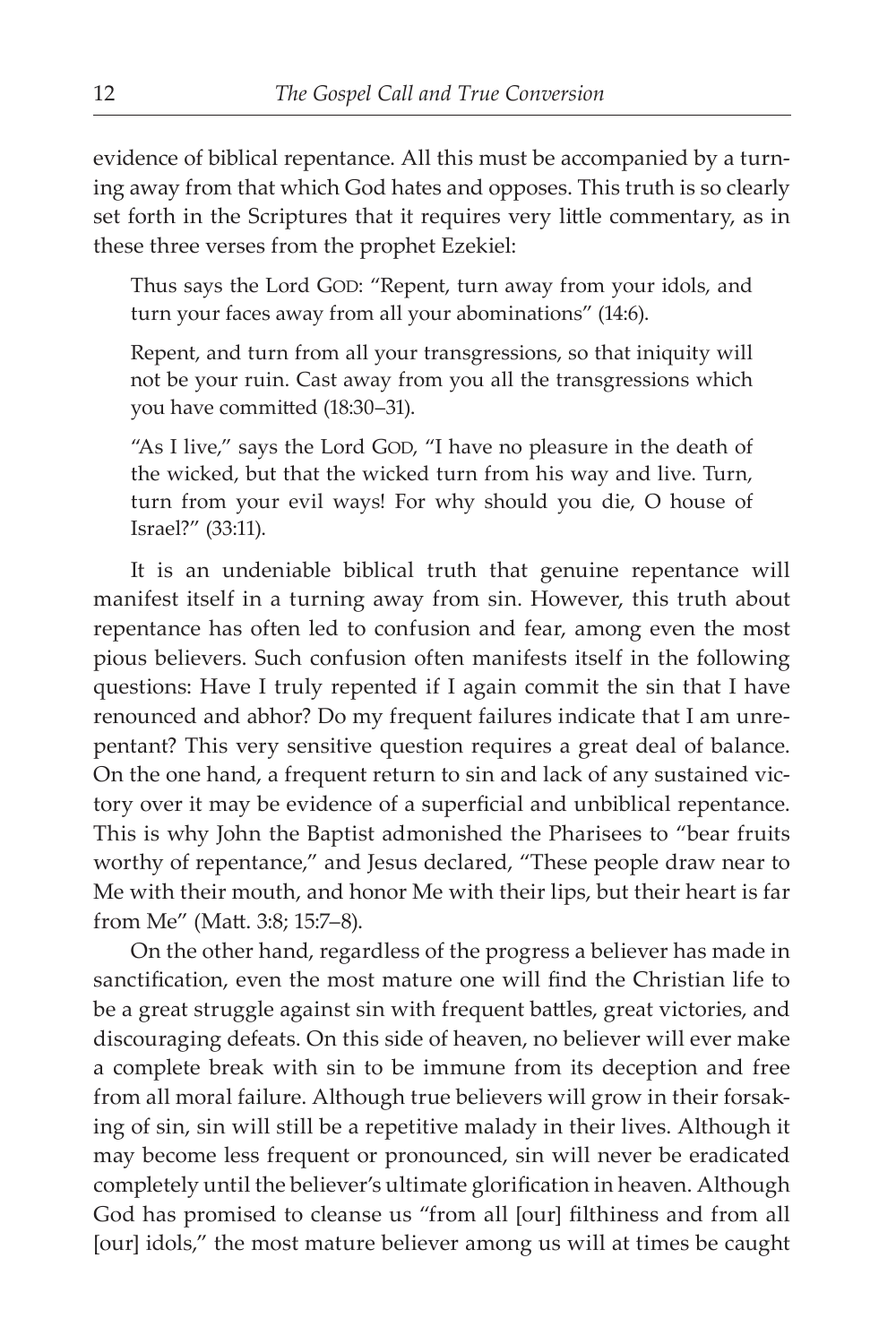in the very sin that he or she has renounced (Ezek. 36:25). Though we struggle against sin and run for holiness as one who runs for the prize; though we discipline our body and make it our slave; and though we walk in this world with the greatest care and wisdom, we will find that we are not yet perfected and still in need of repentance and grace.<sup>27</sup> For this reason, believers should not despair about the battle they wage or their frequent need of repentance as they struggle against sin. The reality of such a struggle is a mark of true conversion. The false convert—the hypocrite—knows no such battle. It is important to remember that God does not promise His presence to the one who is perfect, but to the one whose life is marked by a broken and contrite spirit and who trembles at His word.<sup>28</sup>

So, then, a great balance is required. There are two sides to this coin, and one cannot be lost without the other. On one hand, genuine Christians will experience a gradual progress in sanctification and frequent victories over sin. He who began a good work of repentance in them will continue that work so that it grows and deepens and becomes a greater and greater reality in their lives.29 However, Christians will never be free from sin completely or without need of the divine gift of repentance. On the other hand, professing Christians who demonstrate no real progress in sanctification and who rarely bring forth fruit worthy of repentance should be greatly concerned for their souls. They should test and examine themselves to see if they are in the faith.<sup>30</sup>

#### *Renunciation of Works*

At first glance, this may seem to be an inappropriate characteristic of genuine repentance. After all, we believe we are "created in Christ Jesus for good works, which God prepared beforehand that we should walk in them" (Eph. 2:10). Furthermore, John the Baptist tells us to bear fruit or do works that are worthy of repentance, and James tells us that faith without works is dead.<sup>31</sup> How, then, is true repentance manifested by a renunciation of works? The answer is in Hebrews 6:1: "Therefore, leaving the discussion of the elementary principles of Christ, let us go on

<sup>27. 1</sup> Corinthians 9:24–27; Ephesians 5:15

<sup>28.</sup> Isaiah 66:2

<sup>29.</sup> Philippians 1:6

<sup>30. 2</sup> Corinthians 13:5

<sup>31.</sup> Matthew 3:8; Luke 3:8; James 2:17, 26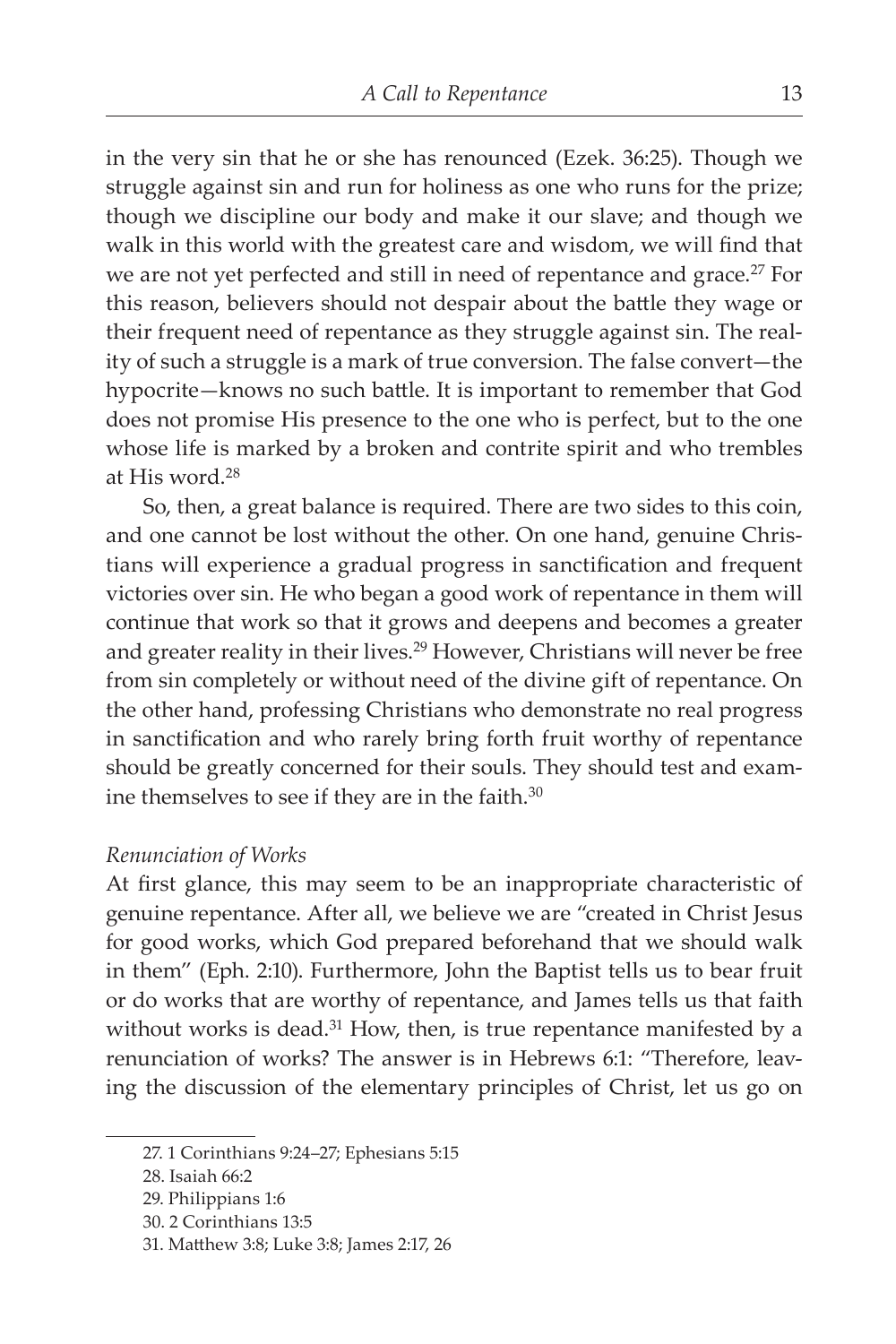to perfection, not laying again the foundation of repentance from dead works and of faith toward God." The phrase "repentance from dead works" refers to a renouncing or turning away from any and every hope in some personal work of piety as a means of justification or right standing before God. Any work that a person might rely upon in place of the person and work of Christ is a dead work that cannot save.

Scripture teaches that salvation is by grace alone through faith alone; it is not of works, lest any man should boast.<sup>32</sup> This is why the Scriptures present grace and works as diametrically opposed to one another and mutually exclusive. The apostle Paul sets forth this truth brilliantly in his letter to the church at Rome: "And if [salvation is] by grace, then it is no longer of works; otherwise grace is no longer grace" (Rom. 11:6).

In classical logic there is a principle called the law of noncontradiction that states that contradictory statements cannot both be true at the same time and in the same context. This is true with regard to works and grace as they pertain to salvation. If salvation is by grace, it cannot be by works; if it is by works, it cannot be by grace. Therefore, before a person can exercise true saving faith in Christ, he must first abandon all hope of attaining salvation through any other means.

This abandonment of self-righteousness in favor of Christ alone is one of the great works of the Spirit of God in regeneration. Through the Spirit, the truly repentant person has come to see something of the unattainable righteousness of God and the unsearchable depths of his own depravity. He has been confronted with his sin and made to cry out with the patriarch Job and the apostle Paul:

> If I am condemned, Why then do I labor in vain? If I wash myself with snow water, And cleanse my hands with soap, Yet You will plunge me into the pit, And my own clothes will abhor me (Job 29:31).

Wretched man that I am! Who will deliver me from this body of death? (Rom. 7:24).

This new revelation of self and sin leads even the most self-righteous among people to renounce their trust in their own virtue and merit with

<sup>32.</sup> Ephesians 2:8–9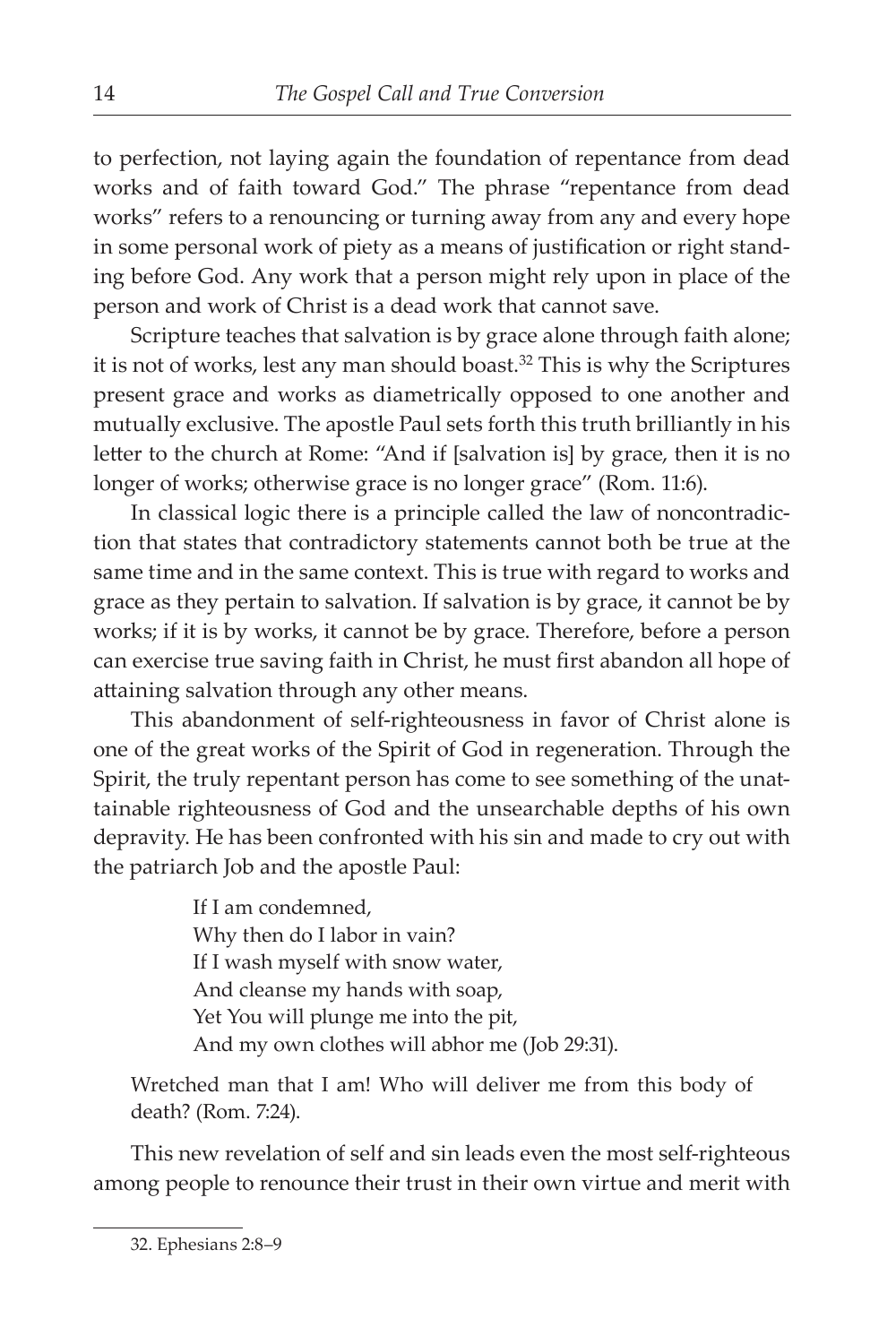the same force that they have renounced their most vile and heinous sin. They no longer seek to establish their own righteousness before God by means of works, but "rejoice in Christ Jesus, and have no confidence in the flesh" (Phil. 3:3). This is powerfully illustrated in the conversion of the apostle Paul:

Though I also might have confidence in the flesh. If anyone else thinks he may have confidence in the flesh, I more so: circumcised the eighth day, of the stock of Israel, of the tribe of Benjamin, a Hebrew of the Hebrews; concerning the law, a Pharisee; concerning zeal, persecuting the church; concerning the righteousness which is in the law, blameless. But what things were gain to me, these I have counted loss for Christ. Yet indeed I also count all things loss for the excellence of the knowledge of Christ Jesus my Lord, for whom I have suffered the loss of all things, and count them as rubbish, that I may gain Christ and be found in Him, not having my own righteousness, which is from the law, but that which is through faith in Christ, the righteousness which is from God by faith (Phil. 3:4–9).

As in the case of grace and works, true repentance and selfrighteousness are diametrically opposed and cannot cohabitate in the same person at the same time. The unrepentant person sees himself in "need of nothing." However, when the Spirit of God regenerates his heart and illumines his mind, he sees himself as "wretched, miserable, poor, blind, and naked" (Rev. 3:17). He takes the stance of the publican, who "would not so much as raise his eyes to heaven, but beat his breast, saying, 'God, be merciful to me a sinner!'" (Luke 18:13). He comes to God with the attitude of the old hymn writer who penned:

> Not the labor of my hands, Can fulfill Thy law's demands; Could my zeal no respite know, Could my tears forever flow, All for sin could not atone; Thou must save, and Thou alone. Nothing in my hand I bring, Simply to the cross I cling.33

The repentant sinner categorically rejects all the deceitful accolades of a works-based religion. Consequently, his heart overflows with the

<sup>33.</sup> Augustus M. Toplady, "Rock of Ages," stanzas 2–3.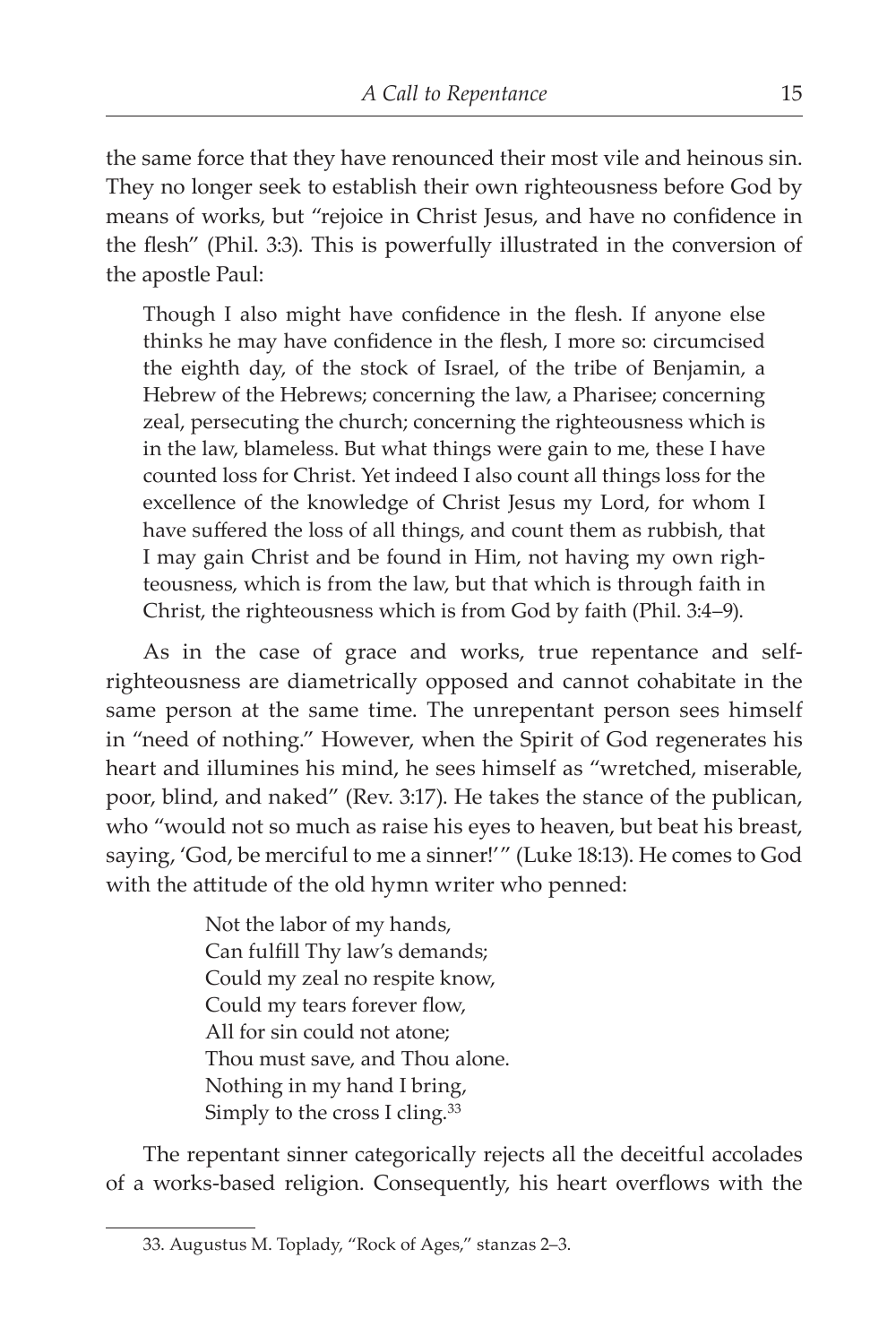words of the psalmist: "Not unto us, O LORD, not unto us, but to Your name give glory" (Ps. 115:1). Any suggestion that he is right with God by virtue of his own character or deeds would horrify him. It would draw from him the following declaration of faith: "God forbid that I should boast except in the cross of our Lord Jesus Christ" (Gal. 6:14).

What place, then, do works have in our salvation? Is the Christian to continue in sin that grace may abound?<sup>34</sup> Is he to be void of fruit and personal righteousness? Absolutely not! Those who have truly repented and believed unto salvation have been regenerated by the Holy Spirit and recreated in the image of Christ. If anyone is in Christ, he is a new creature with a new nature.<sup>35</sup> He has died to sin and been raised to walk in newness of life.36 By the power of regeneration, the indwelling of the Holy Spirit, and the relentless providence of God, the believer will bear fruit and accomplish good works for the glory of God. However, these good works do not result in salvation; rather, they flow from it. The works the Christian accomplishes, which God prepared beforehand so that he would walk in them, are not the cause of his justification but the evidence of it.

#### *Turning to God in Obedient Submission*

Forsaking sin is not an end in itself, but a means to a greater end: a turning to God. Morality is not the same thing as Christianity. Neither does the Christian practice morality for morality's sake, but for God's sake and His glory and delight.<sup>37</sup> Although there is a distinctive Christian or biblical morality, Christianity is primarily about God and an intimate, passionate relationship with Him. Jesus described it in this way: "And this is eternal life, that they may know You, the only true God, and Jesus Christ whom You have sent" (John 17:3).

In using the word *know,* Jesus is not limiting the Christian life to an intellectual endeavor; rather, the knowledge of which He speaks is both relational and intimate. The goal of the Christian life is the pursuit of an intimate knowledge of God that leads to a greater estimation of His worth, a greater satisfaction and joy in His person, and a greater giving of oneself for His glory. As the old catechism states, "Man's chief end is to glorify

<sup>34.</sup> Romans 6:1

<sup>35. 2</sup> Corinthians 5:17

<sup>36.</sup> Romans 6:2–4

<sup>37.</sup> To practice biblical morality for any reason other than love for God and the promotion of His glory is blatant idolatry.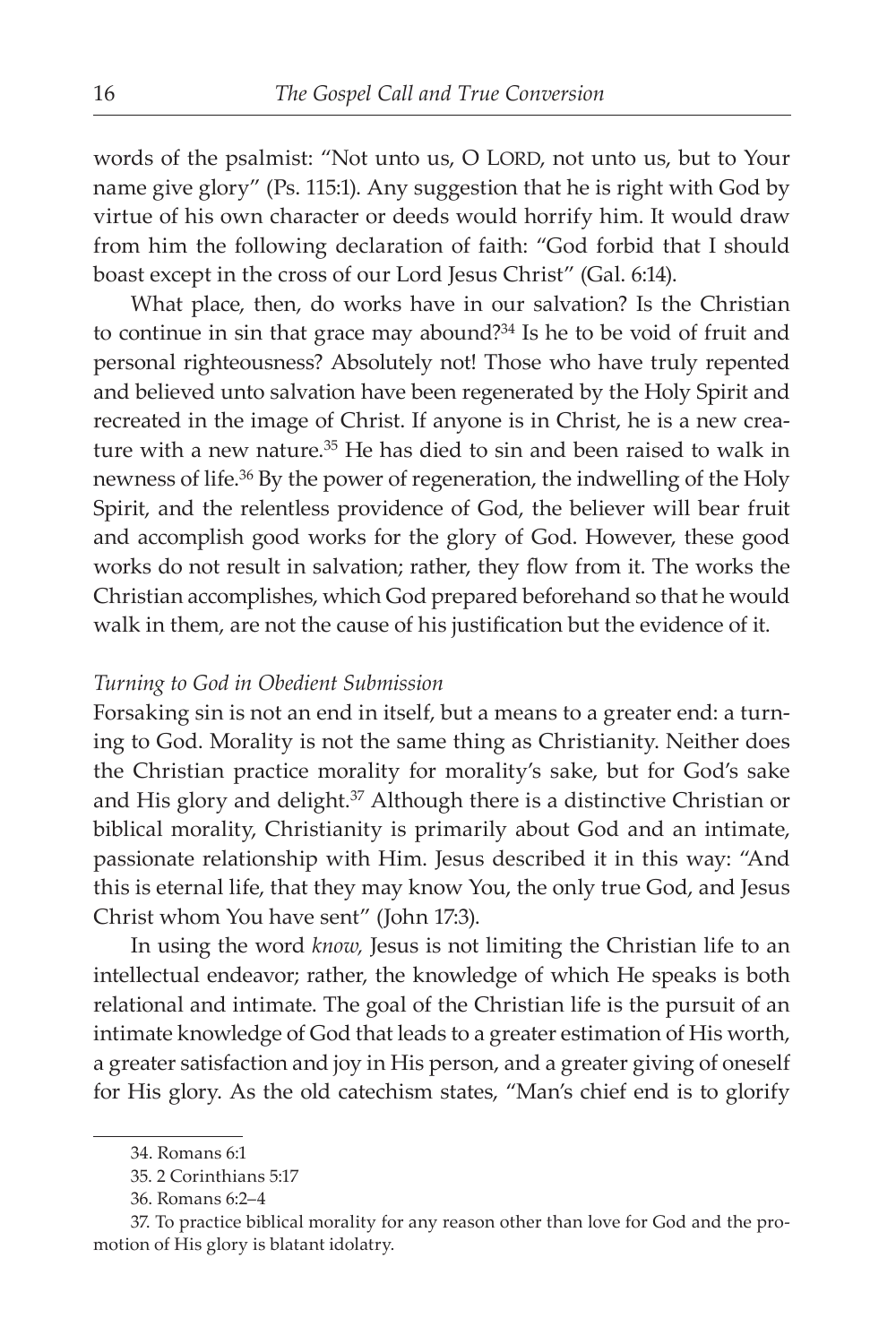God and to enjoy Him forever."38 Therefore, genuine repentance does not stop at turning away from sin, but it is still incomplete until there is a thorough turning to God as the "chief end" of all desire. This truth is especially evident in two Scriptures gleaned from both the Old and New Testaments. The first is from the prophet Isaiah, through whom God declared:

> Seek the LORD while He may be found, Call upon Him while He is near. Let the wicked forsake his way, And the unrighteous man his thoughts; Let him return to the LORD, And He will have mercy on him; And to our God, For He will abundantly pardon (Isa. 55:6–7).

It is important to note that this text clearly places the emphasis on returning to the Lord. The renunciation of sin is not an end in itself, but the first step toward the greater end of returning to God. We turn away from sin so that we might turn to Him. The two things are necessary, because God and sin are mutually exclusive. We cannot cherish nor possess both at the same time.

The second text is in Paul's first epistle to the church in Thessalonica. He describes their conversion in the following words: "For they themselves declare concerning us what manner of entry we had to you, and how you turned to God from idols to serve the living and true God, and to wait for His Son from heaven, whom He raised from the dead, even Jesus who delivers us from the wrath to come" (1 Thess. 1:9–10). Once again, it is evident that a person's turning away from sin is secondary to the primary goal of turning to God. The evidence of true conversion among the believers in Thessalonica is that they not only turned from their former idolatry, but they also turned to the living and true God in obedient service. Moreover, they had such a longing for Him that they were patiently awaiting, amid much affliction, His final and full revelation in the second coming of His dear Son. As is the case of all true repentance, there was a "turning away from" and a "turning to." There was a rejection and renunciation of sin and a passionate desire and longing for God.39

<sup>38.</sup> Westminster Shorter Catechism, question 1.

<sup>39.</sup> Other texts that demonstrate the twofold nature of biblical repentance include the following: Isaiah 45:22; Lamentations 3:39–41; Joel 2:12–14; Zechariah 1:3.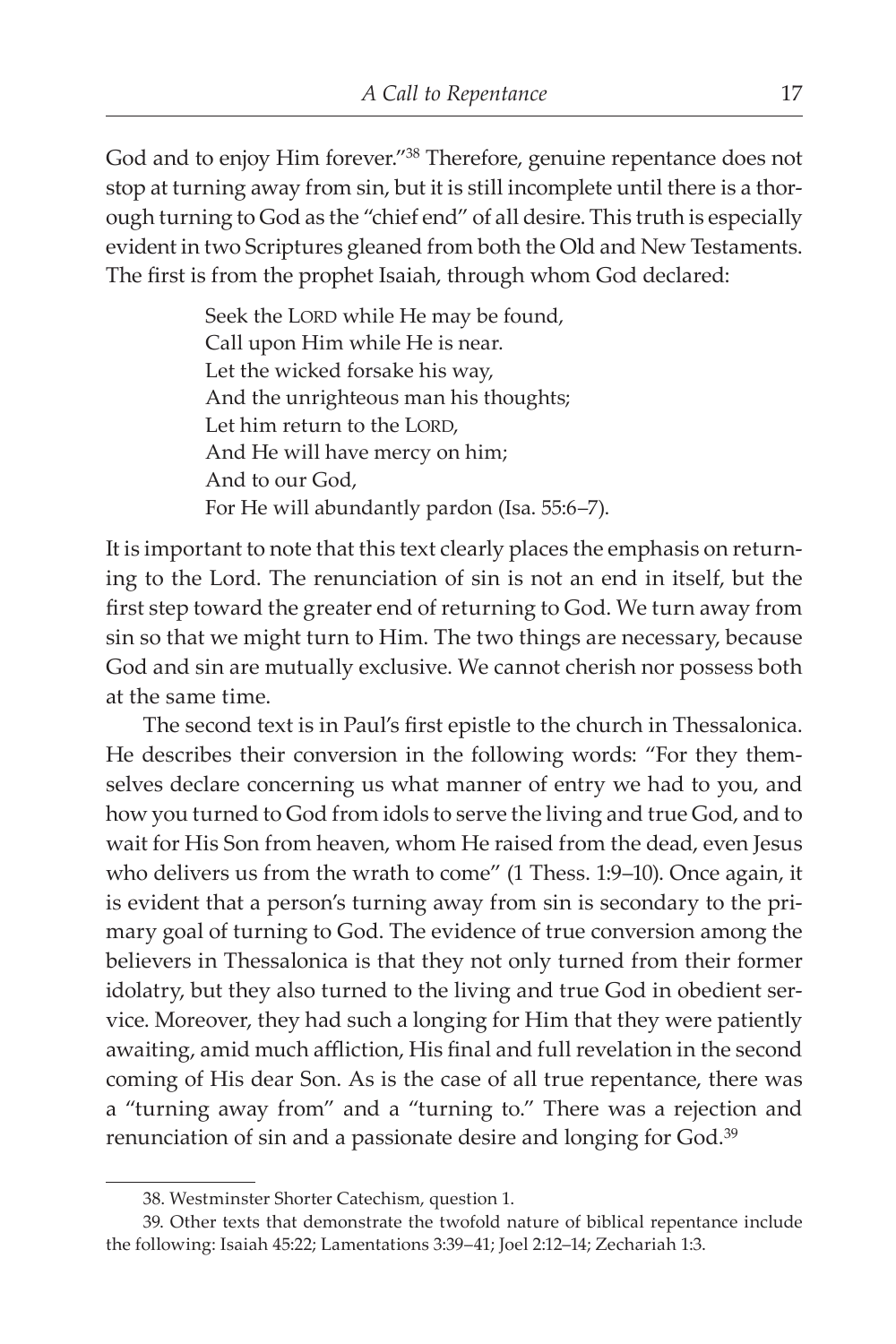#### *Practical Obedience*

A life marked by simple and heartfelt obedience to God's commands may be the most obvious and certain proof of true repentance. A person may boast of an inward passion for God and of sincere feelings of piety, but such claims are valid only to the degree that his life conforms to the commandments of Scripture. The strong words of John the Baptist leave no room for misinterpretation. A person is able to make a claim to repentance only to the degree that he bears fruit "worthy of repentance" (Matt. 3:8). A fruitless life proves counterfeit emotional manifestations of contrition. This is a warning to us all, for the axe of God's judgment is already laid at the root of the trees. Every tree that does not bear good fruit is cut down and thrown into the fire. As faith without works is both dead and useless, so repentance without fruit is a powerless counterfeit that cannot save.40 However, if a person's heart has truly turned Godward, he will evidence it by a newfound practical obedience to the will of God. Even though repentance involves the mind and the emotions, it is ultimately proven true or false by a person's willful submission to God's commands.

Lest we attempt to explain away John the Baptist's warning as an antiquated prophetic message meant for another age, we would do well to remember that his doctrine is also found in the teachings of Jesus and the apostle Paul, respectively:

Every tree that does not bear good fruit is cut down and thrown into the fire. Therefore by their fruits you will know them. Not everyone who says to Me, "Lord, Lord," shall enter the kingdom of heaven, but he who does the will of My Father in heaven (Matt. 7:19–21).

Therefore, King Agrippa, I was not disobedient to the heavenly vision, but declared first to those in Damascus and in Jerusalem, and throughout all the region of Judea, and then to the Gentiles, that they should repent, turn to God, and *do works befitting repentance* (Acts 26:19–20, emphasis added).

Scripture strictly condemns any attempt at earning a right standing before God through human merit or works; however, repentance and faith are the result of the supernatural recreating work of the Spirit of God.<sup>41</sup> Such a work of grace will always manifest itself in the transforma-

<sup>40.</sup> Matthew 3:10

<sup>41.</sup> Galatians 3:10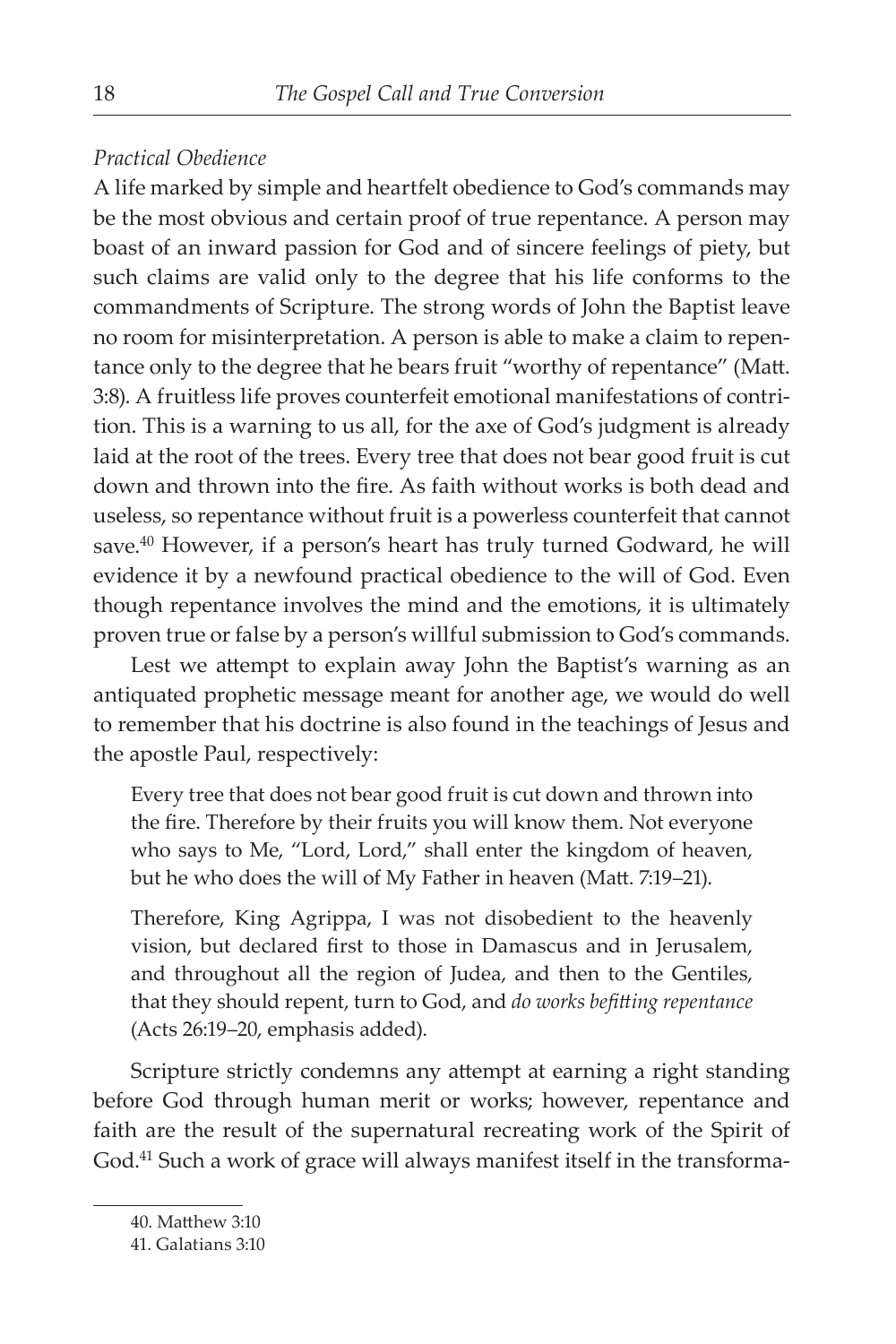tion of the believer's life and the bearing of fruit. As the Lord Jesus Christ sets forth in the Sermon on the Mount, those who have truly repented and believed will be known "by their fruits" (Matt. 7:16–20). This does not mean that the truly repentant will always live in perfect conformity to the will of God without the blemish of disobedience. Nor does it insinuate that he will always bear abundant fruit like the blessed man of Psalm 1:3:

> He shall be like a tree planted by the rivers of water, That brings forth its fruit in its season, Whose leaf also shall not wither.

However, it does mean that he will be inclined toward God's commands, and a simple, practical obedience will mark his life. Those who make a claim to repentance without the fruits that most certainly must follow can have little assurance of the validity of their claim and the right standing before God that they suppose.

#### *Continuing and Deepening Work of Repentance*

The final characteristic and ultimate test of all genuine repentance is its continuation and growth throughout the believer's life. Through the sanctifying work of the Holy Spirit, the God who begins a work of repentance in us will perfect it; He will see to it that it matures and deepens throughout our lives.42 This truth is revealed in the very beginning of Christ's teachings recorded in the gospel of Mark: "Jesus came to Galilee, preaching the gospel of the kingdom of God, and saying, 'The time is fulfilled, and the kingdom of God is at hand. Repent, and believe in the gospel'" (1:14–15). In the original Greek text, the commands to repent and believe are both written in the present tense, which indicates continuation. To communicate the proper meaning, Christ's admonition might be translated this way: "The time is fulfilled, and the kingdom of God is at hand; therefore, live a life of repentance and faith in the gospel."

The evidence that a person has truly repented unto salvation is that he continues repenting throughout the full course of his life. Although he must struggle against the flesh, the deceitfulness of sin, and a hardening of the heart, repentance will mark his life. For this reason, in some places of the world, true Christians are scandalously referred to as "repenters"

<sup>42.</sup> Philippians 1:6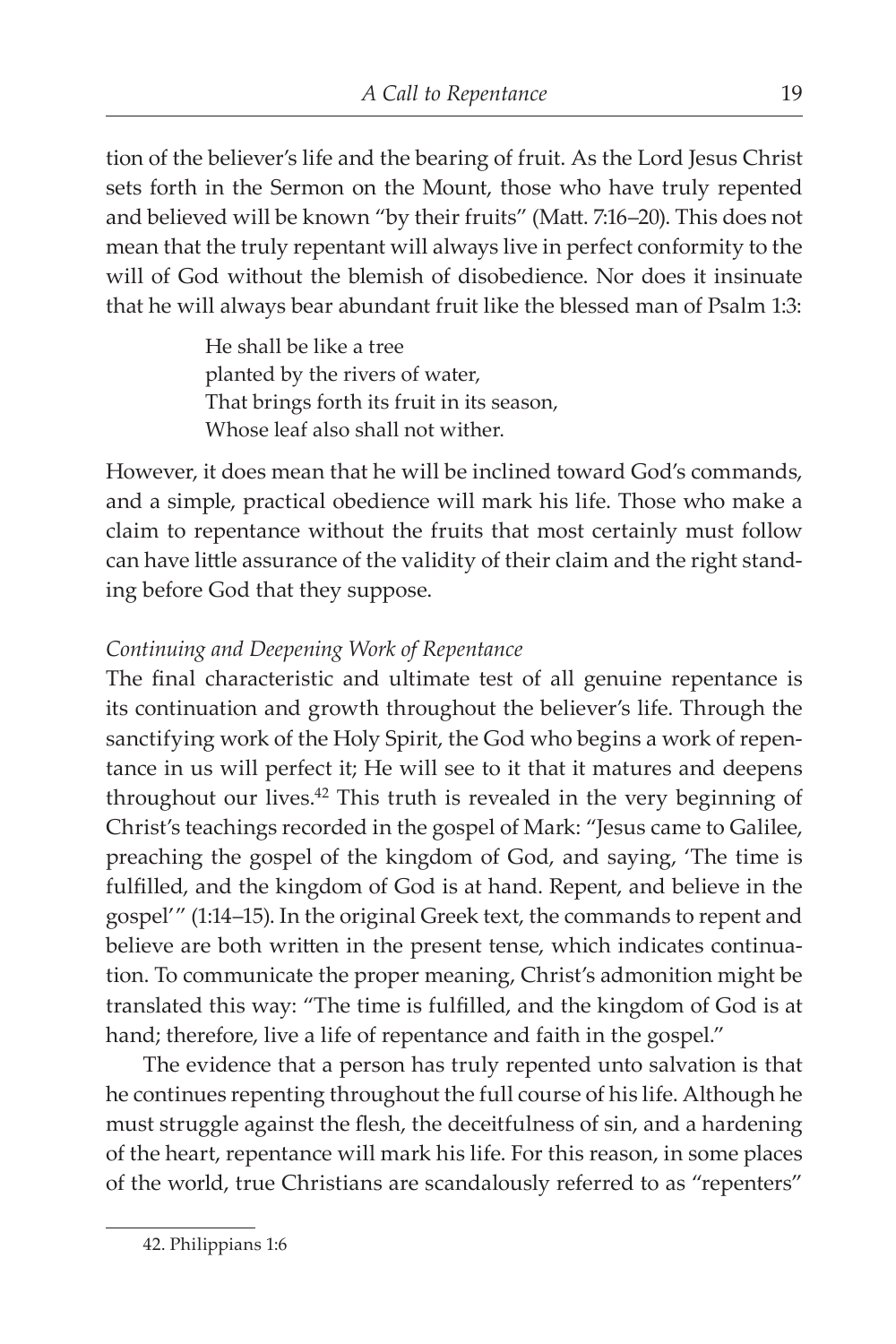because an ever-growing, ever-deepening, ever-maturing repentance marks their lives.43

This same truth is set out for us in the Beatitudes, where Christ declares, "Blessed are those who mourn, for they will be comforted" (Matt. 5:4). In this text, the phrase "those who mourn" is translated from a present-tense participle that indicates continuation. Christ is not pronouncing a blessing on those who momentarily or sporadically mourn, but on those whose mourning marks their lives. Although Christ's words need no further validation, they have abundant support throughout the Scriptures. The Lord affirmed the same truth through the prophet Isaiah: "But on this one I will look: on him who is poor and of a contrite spirit, and who trembles at My word" (66:2).

Often in contemporary Christianity, repentance is referred to as something like a flu shot or a vaccination for polio—something that someone does at the moment of conversion and then is done with once and for all. Yet this is contrary to the Scripture's view of repentance. In fact, the evidence that a person has truly repented unto salvation is that he is still repenting today and that his repentance has both increased and deepened since the day of his conversion.

Hardly anyone would object to the truth that we live in a superficial age in which the secular and the religious person seem to walk arm in arm toward the same goal: the pursuit of happiness *in this life.* Consequently, the great taboo in culture and contemporary Christianity is to make mention of anything that might rain on someone's parade, hurt someone's feelings, or undermine someone's self-esteem. People are not only *not* to pursue the Christian graces of repentance, brokenness, and mourning, but they also must avoid them at any cost. For this reason, many among God's children are greatly hindered in their Christian life. They fail to understand that repentance is not only the essential first step toward salvation, but also the very catalyst of true joy.

At conversion, a person begins to see God and himself as never before. This greater revelation of God's holiness and righteousness leads to a greater revelation of self, which, in turn, results in a repentance or brokenness over sin. Nevertheless, the believer is not left in despair, for he is also afforded a greater revelation of the grace of God in the face of

<sup>43.</sup> Evangelical believers in Romania are often referred to as "repenters" by those who are contrary or hostile to their faith.